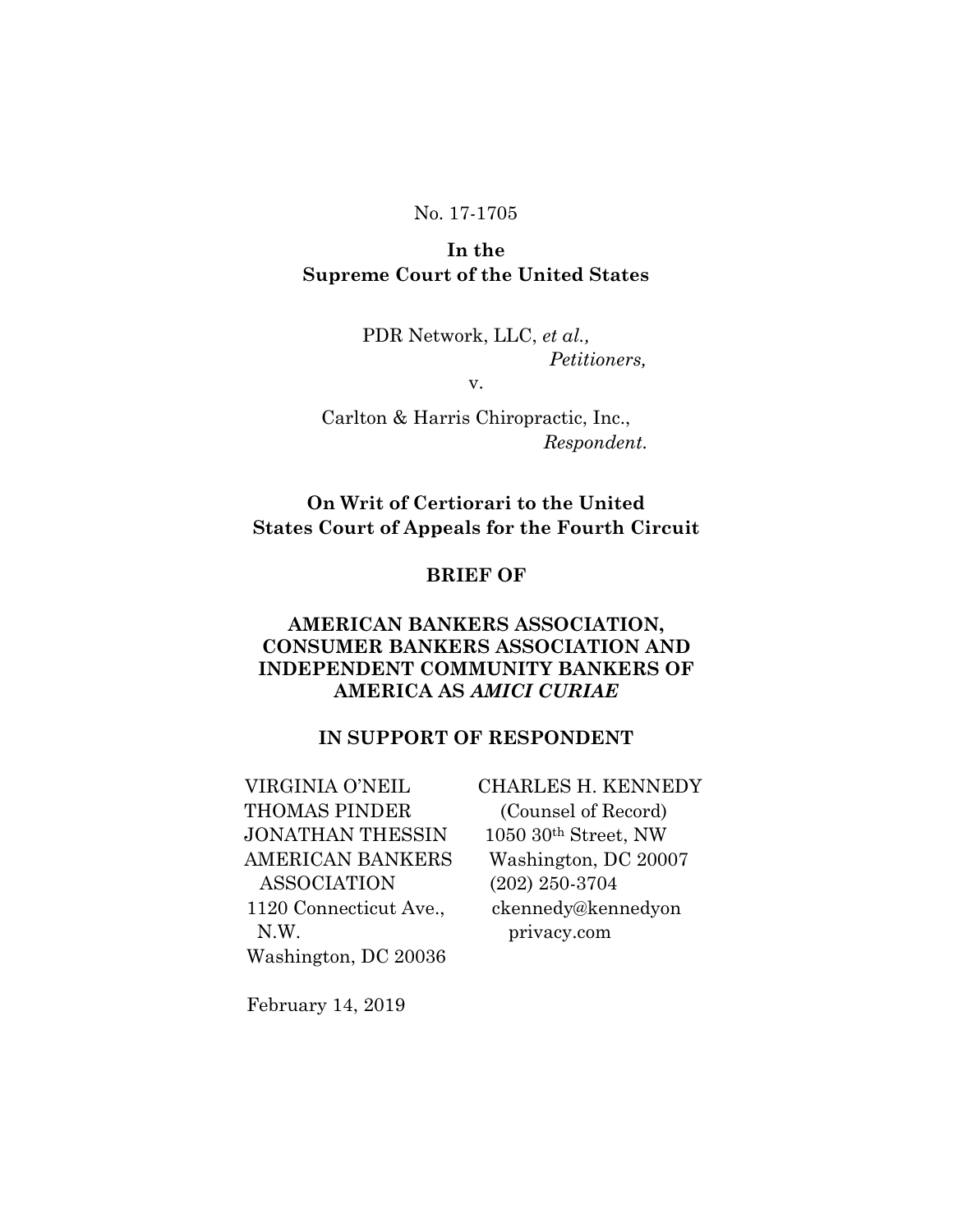# **TABLE OF CONTENTS**

# *Page*

| TABLE OF CITED AUTHORITIES  iii                                                                                                                                                        |
|----------------------------------------------------------------------------------------------------------------------------------------------------------------------------------------|
| INTERESTS OF AMICI CURIAE  1                                                                                                                                                           |
|                                                                                                                                                                                        |
|                                                                                                                                                                                        |
| THE HOBBS ACT ENSURES A<br>I.<br><b>STABLE COMPLIANCE</b><br><b>ENVIRONMENT</b><br>THAT ENCOURAGES VITAL<br><b>COMMUNICATIONS WITH</b><br><b>CUSTOMERS</b><br>OF THE NATION'S BANKS  4 |
| A. Effective Customer Communications<br>by Banks Require National Regulatory                                                                                                           |
| Messages that Protect Consumers<br>a.                                                                                                                                                  |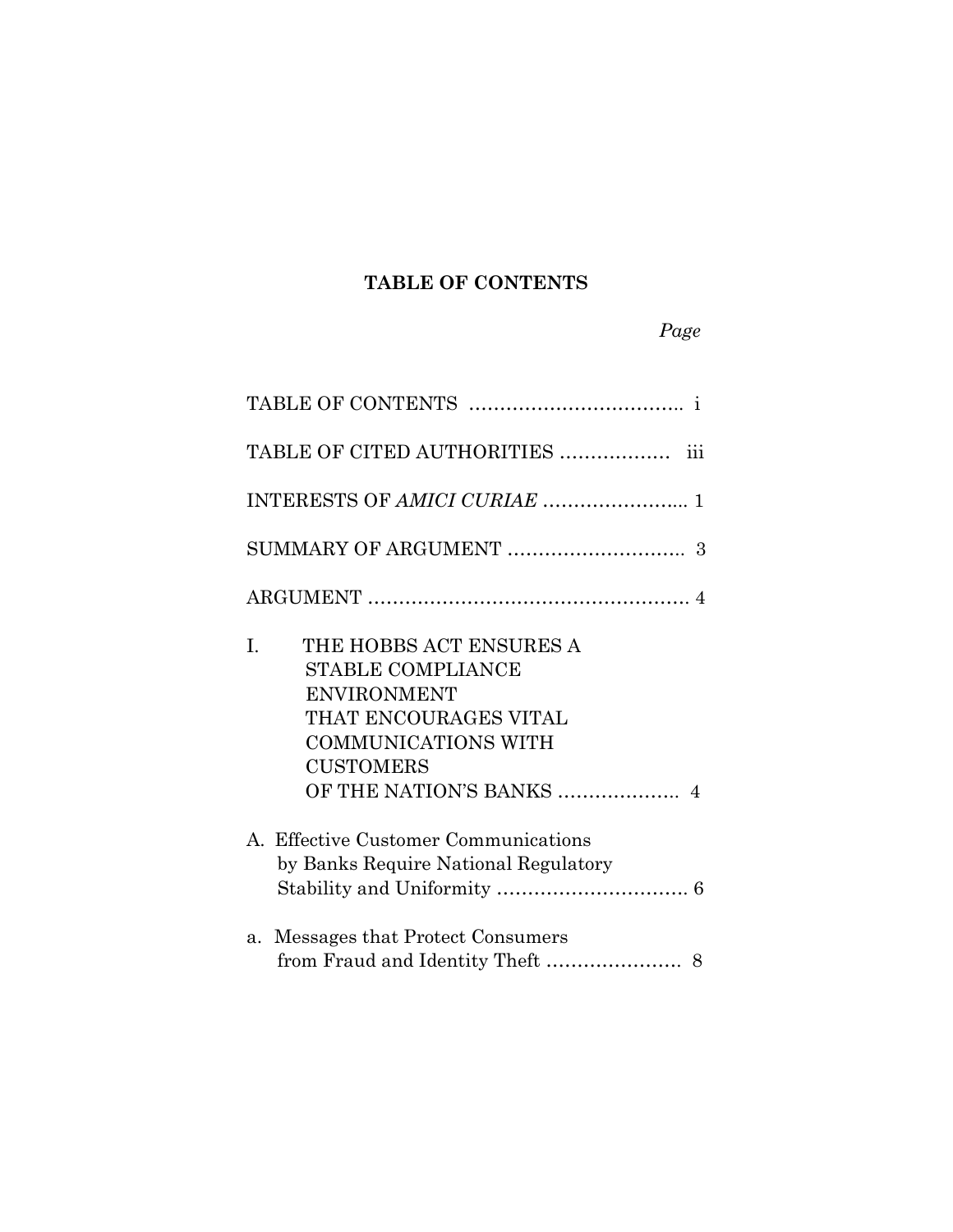| b. Data Security Breach Notifications                                                                                   | 10 |
|-------------------------------------------------------------------------------------------------------------------------|----|
|                                                                                                                         | 12 |
| d. Calls to Distressed and Delinquent                                                                                   | 12 |
| B. Banks Have Instituted Costly and<br><b>Extensive Compliance Procedures based</b><br>upon the Hobbs Act Framework  14 |    |
| REMOVAL OF HOBBS ACT<br>H.<br>CONSTRAINTS WILL ADVERSELY<br>AFFECT MILLIONS OF BANK<br>CUSTOMERS NATIONWIDE 18          |    |
|                                                                                                                         |    |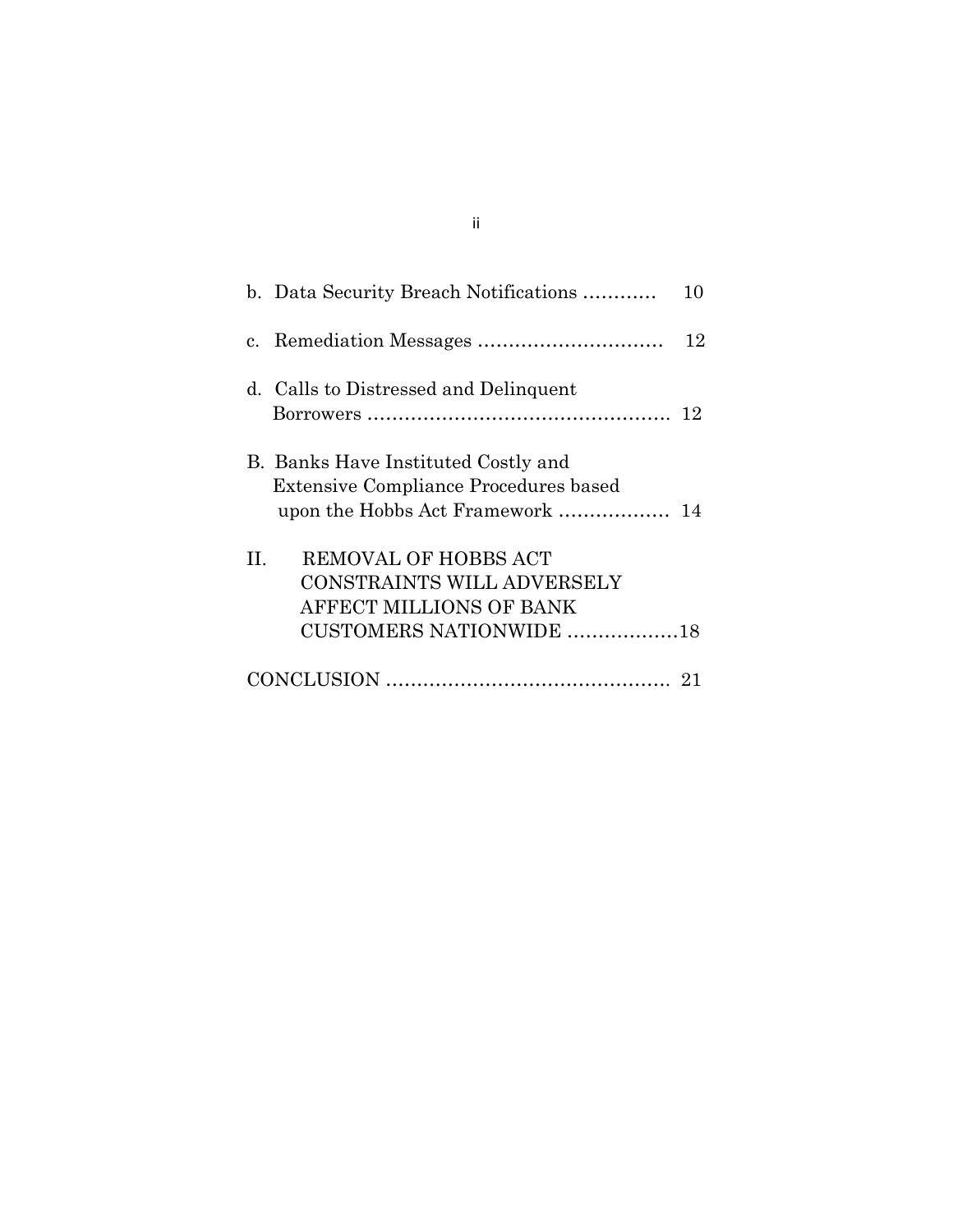# **TABLE OF CITED AUTHORITIES**

*Page*

# **Cases**

| Florida Power & Light Co. v. Lorion,                            |
|-----------------------------------------------------------------|
|                                                                 |
| Chevron U.S.A., Inc. v. Nat. Res. Def.                          |
| Council, Inc., 467 U.S. 837, 842-43 (1984)  5                   |
| United States Telecom Ass'n v. FCC,                             |
|                                                                 |
| CE Design, Ltd. v. Prism Bus. Media,                            |
|                                                                 |
| Perez v. Mortg. Bankers Ass'n, 135                              |
|                                                                 |
| Mais v. Gulf Coast Collection Bureau,                           |
| <i>Inc.</i> , No. 11-61936-Civ, 2013 WL                         |
| 11941572 at $*$ 1 (S.D. Fla. May 23, 2013),                     |
| rev'd, Mais v. Gulf Coast Collection                            |
| Bureau, Inc., 786 F.3d 1110 (11 <sup>th</sup> Cir. 2014)  5, 17 |

iii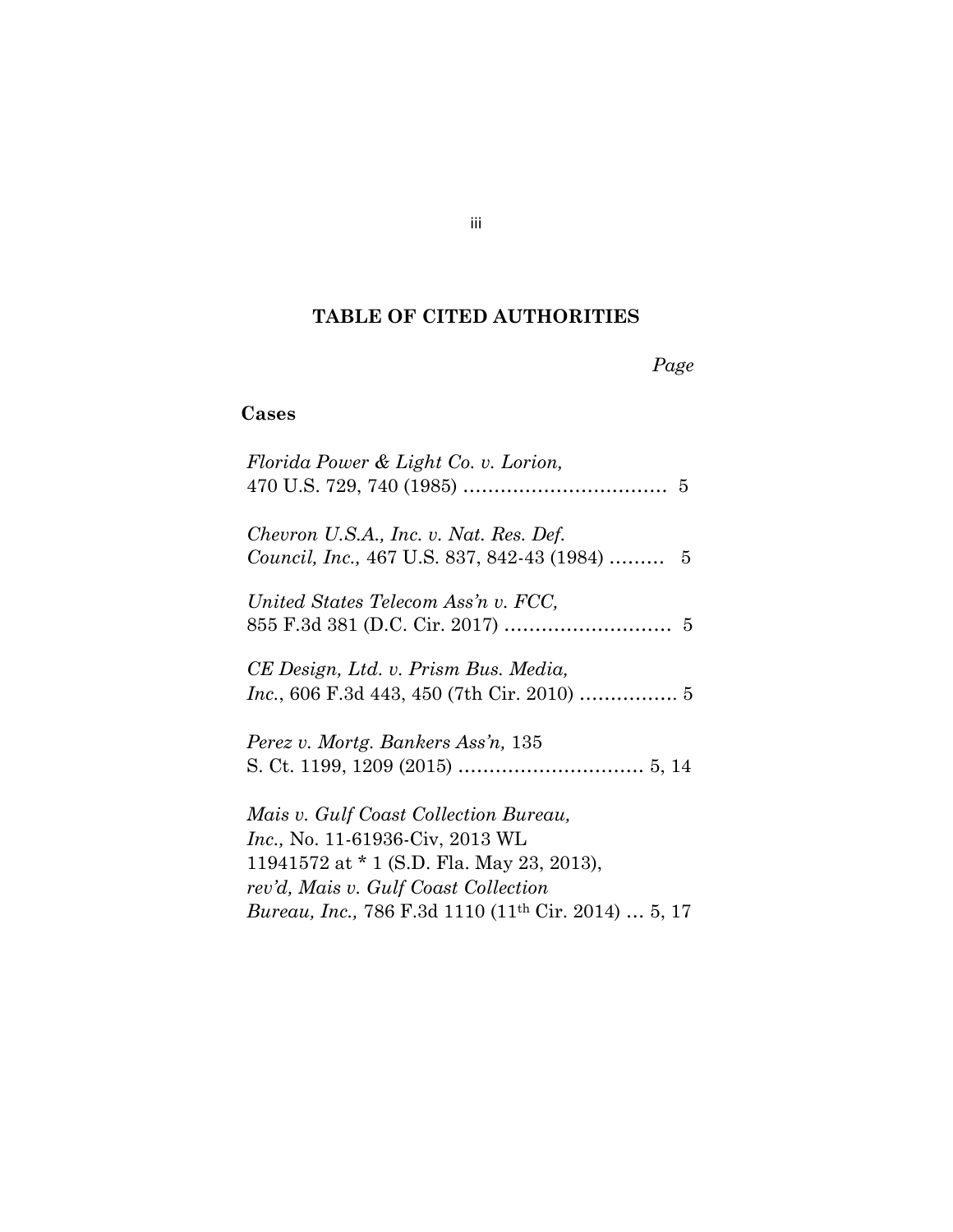| Fed. Commc'n Comm'n v. Fox Television  |    |
|----------------------------------------|----|
|                                        |    |
| Leckler v. Cashcall, Inc., 554 F.Supp. |    |
| 2d 1025 (N.D. Cal. 2008), vacated, No. |    |
| C 07-04002 SL 2008 WL 5000528, *1      |    |
|                                        | 17 |
| ACA Int'l v. Fed. Commc'n Comm'n,      |    |
|                                        | 18 |
| Bais Yaakov of Spring Valley v. Fed.   |    |
| Comme'n Comm'n, 852 F.3d 1078          |    |
| (D.C. Cir. 2017) (Kavanaugh, J.),      |    |
|                                        | 19 |
| <b>Statutes</b>                        |    |
| Administrative Orders Review Act, 64   |    |
|                                        |    |

§§ 2341-2352 …………………………………………….4

47 U.S.C. § 227(b)(1)(A) (2012) …………………….. 7

47 U.S.C. § 227(b)(2) …………………………………. 7

Stat. 1129 (1950), codified at 28 U.S.C.

Telephone Consumer Protection Act,

Telephone Consumer Protection Act,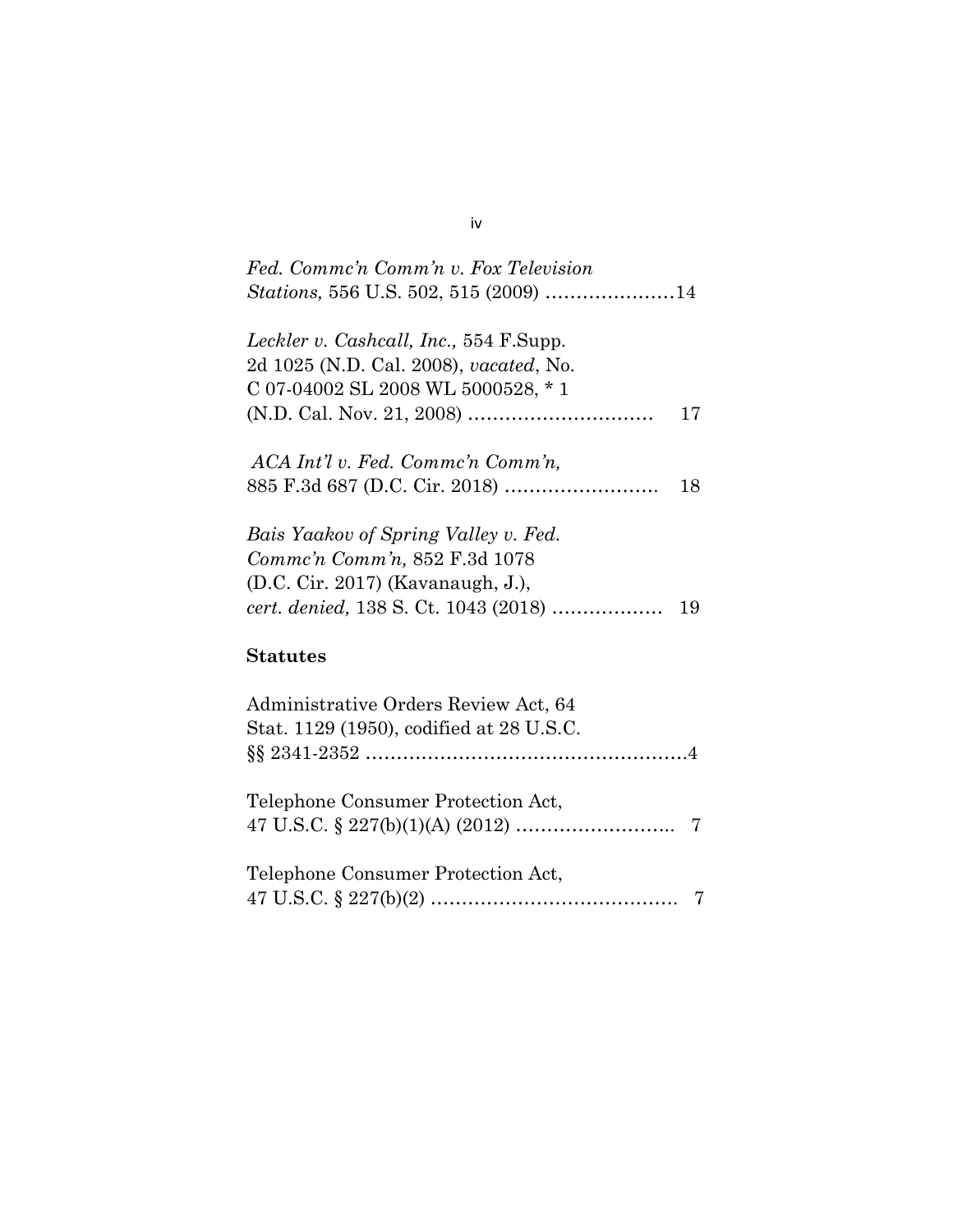| Fair Credit Reporting Act § 605A, 15                                                                                          |    |
|-------------------------------------------------------------------------------------------------------------------------------|----|
| Gramm-Leach-Bliley Financial Services<br>Modernization Act of 1999, Pub. L. No.<br>106-102, § 501(b), 113 Stat. 1338, 1436-37 |    |
|                                                                                                                               | 10 |
|                                                                                                                               | 10 |
| N.Y. Gen. Bus. Law § 899-aa                                                                                                   |    |
| N.C. Gen. Stat. Ann. § 75-65                                                                                                  |    |
| Wash. Rev. Code Ann. § 19.255.010                                                                                             | 10 |
| Ark. Code Ann. § 4-110-105 (West)<br>Conn. Gen. Stat. Ann. § 36a-701<br>(West).                                               | 10 |
| Del. Code Ann. tit. 6, § 12B-102(a)                                                                                           | 10 |
|                                                                                                                               | 10 |

v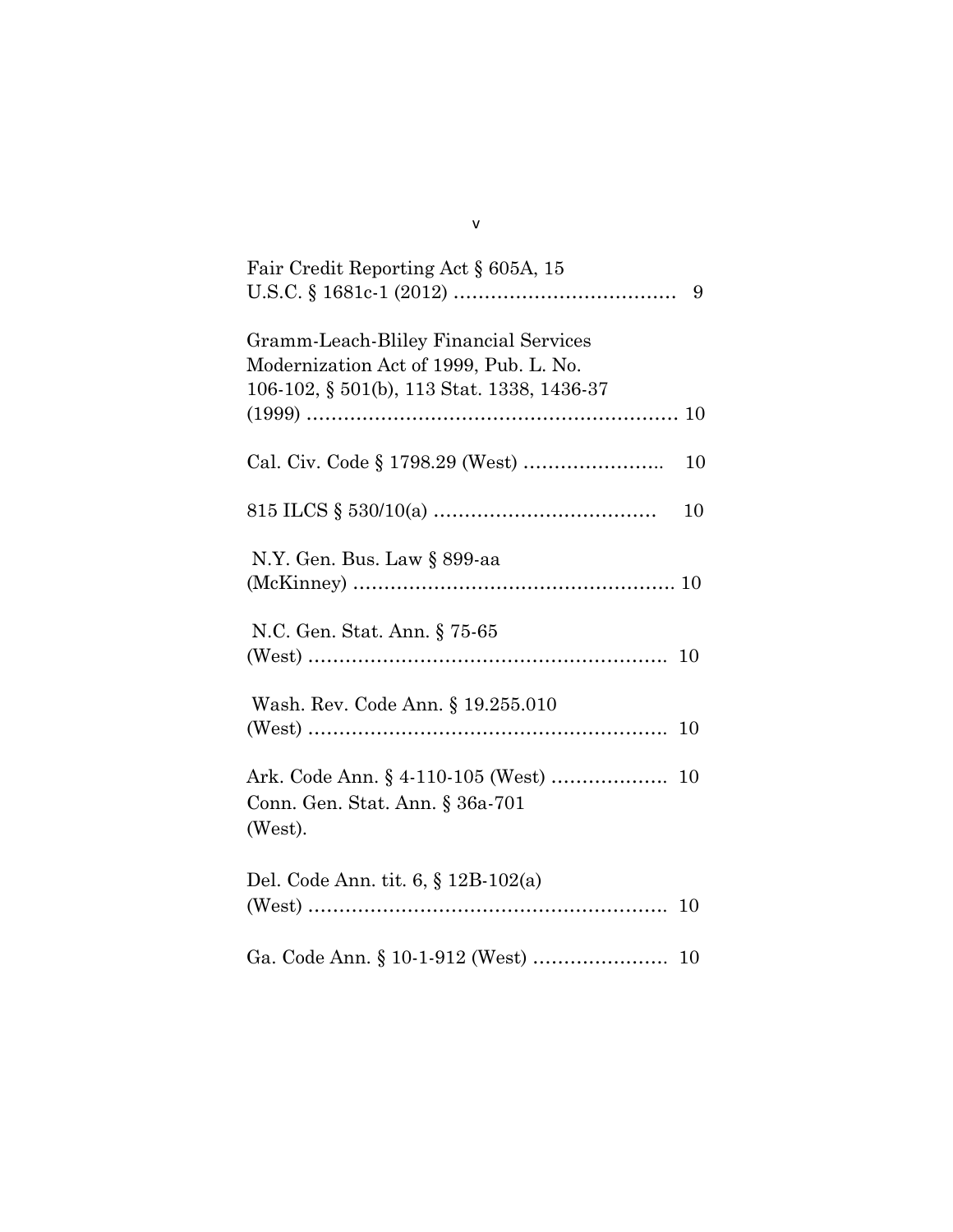| Haw. Rev. Stat. Ann. § 487N-2                   |
|-------------------------------------------------|
| Idaho Code Ann. § 28-51-105 (West)  10          |
| 815 Ill. Comp. Stat. Ann. $530/10(a)$ (West) 10 |
|                                                 |
|                                                 |
|                                                 |
|                                                 |

# **Other Authorities**

| Stephen J. Blumberg & Julian V. Luke,             |   |
|---------------------------------------------------|---|
| U.S. Dep't of Health & Human Services,            |   |
| Ctr. for Disease Control & Prevention,            |   |
| Nat'l Ctr. for Health Statistics, <i>Wireless</i> |   |
| <b>Substitution: Early Release of Estimates</b>   |   |
| from the National Health Interview                |   |
| Survey, July-December 2017 5 -6 (2018)            |   |
|                                                   | 6 |
|                                                   |   |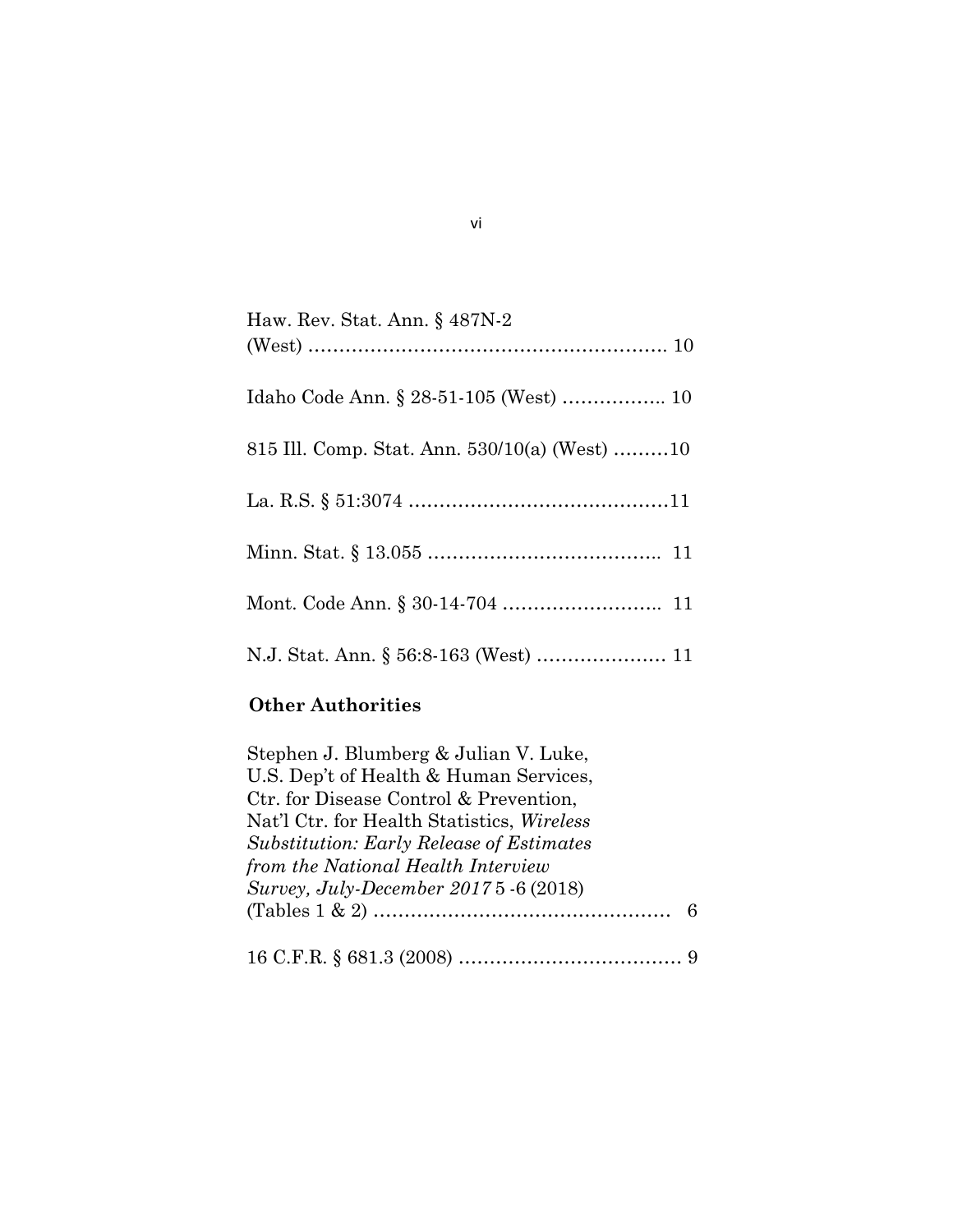| Identity Theft Resource Center, 2018           |    |
|------------------------------------------------|----|
| End-of-Year Data Breach Report,                |    |
| https://www.idtheftcenter.org/2018-end-        |    |
| of-year-data-breach-report (last visited       |    |
|                                                |    |
| Bureau of Consumer Financial Protection,       |    |
| Comment Letter on FCC's Interpretation of      |    |
| the Telephone Consumer Protection Act 1        |    |
| (June 13, 2018), https://ecfsapi.fcc.gov/file/ |    |
| 10613092630663/BCFP%20comment%20to             |    |
|                                                | 13 |
| Truth in Lending (Regulation Z), 12            |    |
|                                                | 13 |
| In re Rules and Regulations Implementing       |    |
| the Telephone Consumer Protection Act of       |    |
| 1991, Request of ACA International for         |    |
| Clarification and Declaratory Ruling, 23       |    |
|                                                |    |
| In re Rules and Regulations Implementing       |    |
| the Telephone Consumer Protection Act of       |    |
| 1991, 27 F.C.C. Red. 1830, 1840 (2012)         | 15 |
| <b>Rules and Regulations Implementing</b>      |    |
| the Telephone Consumer Protection Act          |    |
|                                                |    |
| of 1991, Order, 7 FCC Rcd 8752, 8769 (1992) 15 |    |

vii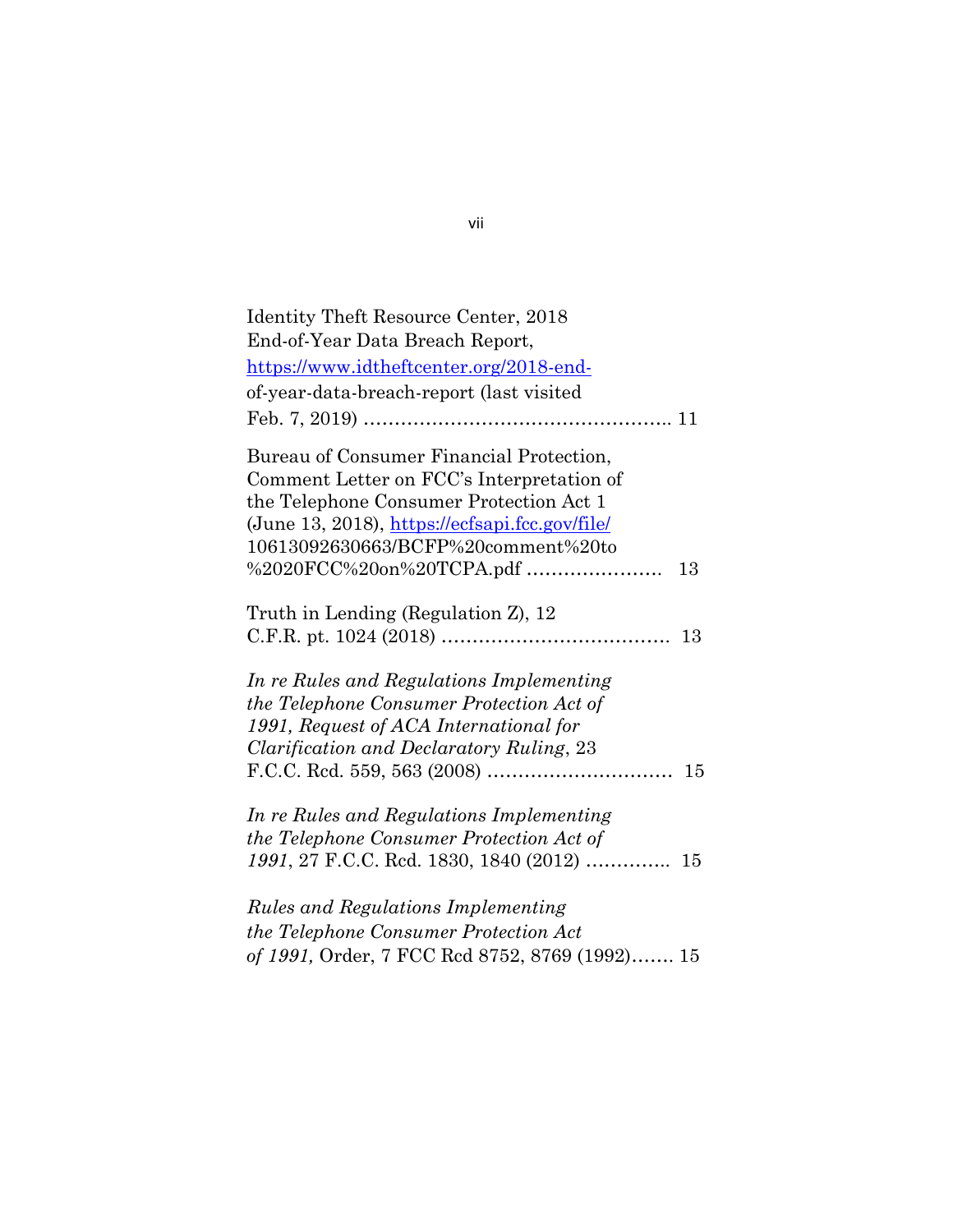# *Rules and Regulations Implementing the Telephone Consumer Protection Act of 1991,* 30 FCC Rcd 7961 (2015) ……………….. 17

U.S. Chamber of Commerce Institute of Legal Reform, *TCPA Litigation Sprawl: A Study of the Sources and Targets of Recent TCPA Lawsuits* 2 (Aug. 2017), [https://www.](https://www/) instituteforlegalreformcom/research/ tcpa-litigation-sprawl-a-study-of-thesources-and-targets-of-recent-tcpa-lawsuits …… 18

Josh Adams, ACA Int'l, *Unintended Consequences of an Outdated Statute: How the TCPA Fails to Keep Pace with Shifting Consumer Trends* 2 (May 2017) (emphasis omitted) …………………………….. 18-19

#### viii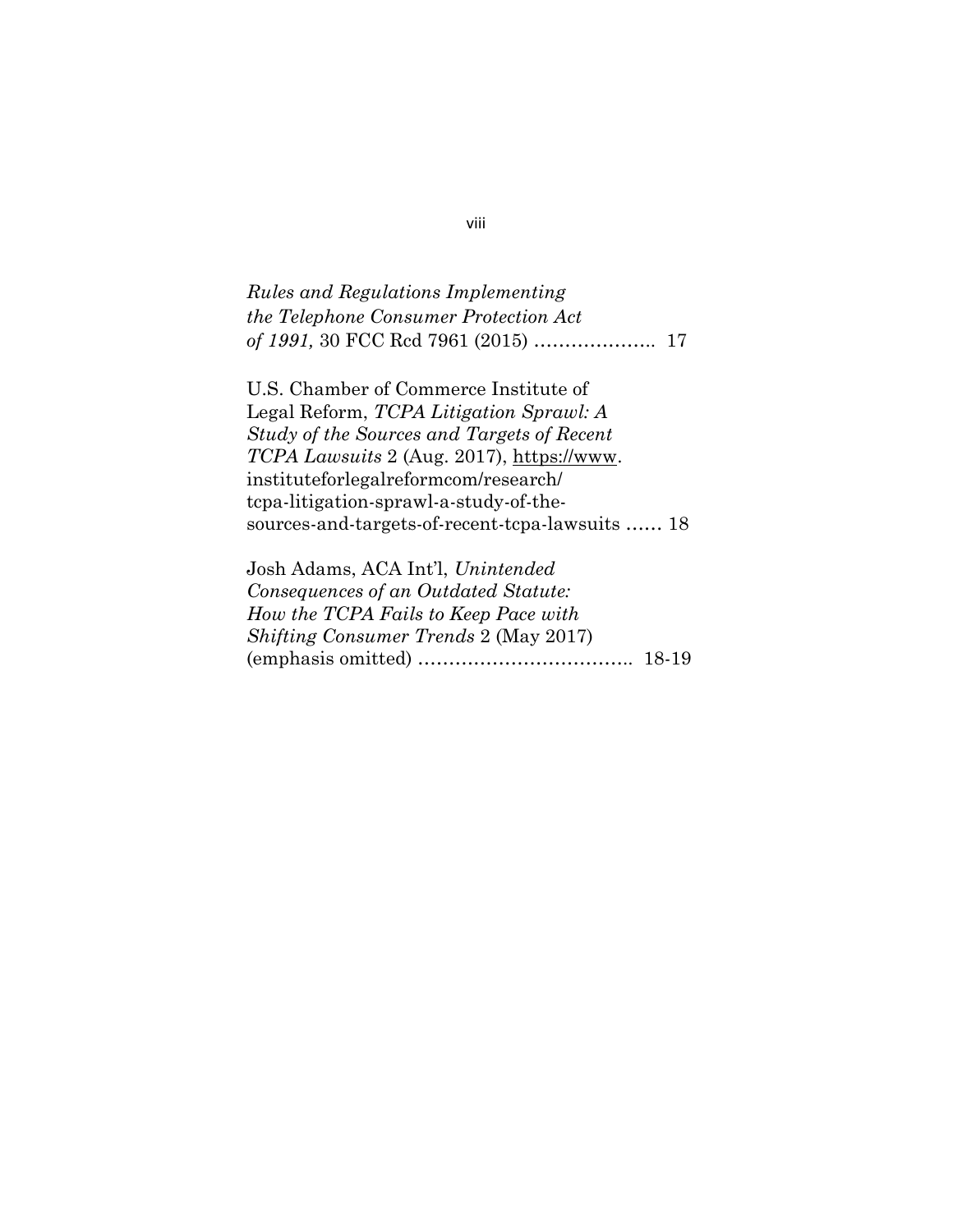#### **INTERESTS OF** *AMICI CURIAE*

American Bankers Association (ABA), Consumer Bankers Association (CBA) and Independent Community Bankers of America (ICBA) (collectively, the Associations) submit this brief as *amici curiae* in support of Respondent Carlton & Harris Chiropractic, Inc. (Respondent).<sup>1</sup>

ABA is an association representing the nation's \$17 trillion banking industry, which is composed of small, regional and large banks that together employ more than 2 million people, safeguard \$13 trillion in deposits and extend nearly \$10 trillion in loans.<sup>2</sup>

CBA is the trade association for today's leaders in retail banking — banking services geared towards consumers and small businesses. The nation's largest financial institutions, as well as many regional banks, are CBA corporate members, effectively holding twothirds of the industry's total assets.

<sup>1</sup> Pursuant to Supreme Court Rule 37.6, no counsel for a party authored this brief in whole or in part, no such counsel or a party made a monetary contribution intended to fund the preparation or submission of this brief, and no person other than the *amici curiae* or their members made a monetary contribution to the preparation or submission of the brief.

<sup>2</sup> The Associations have obtained the written consent of the parties to file this *amicus* brief.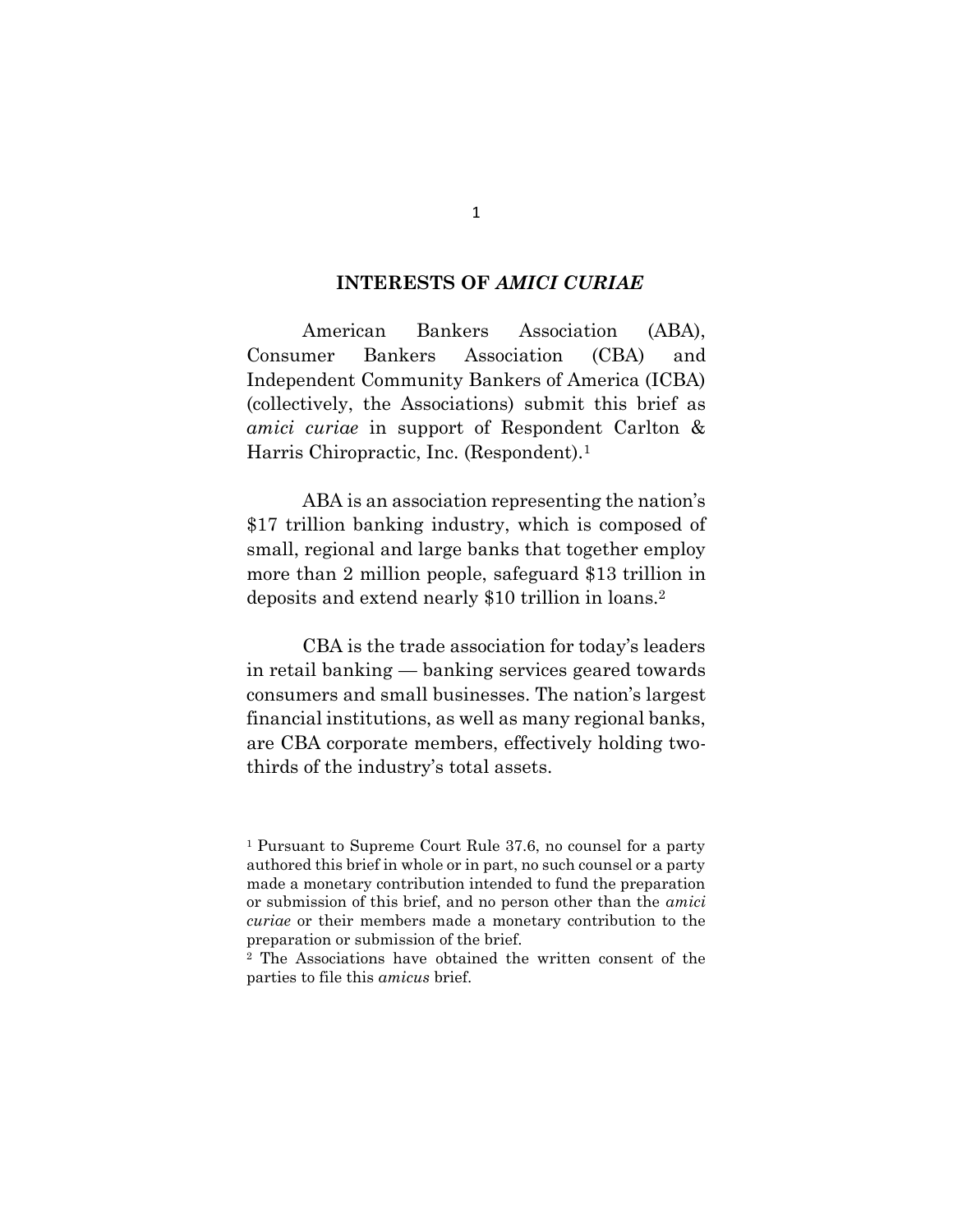ICBA is an association that promotes an environment in which community banks can flourish. With more than 52,000 locations nationwide, community banks constitute 99 percent of all banks, employ more than 760,000 Americans and are the only physical banking presence in one in five U.S. counties.

The Associations' members will be directly affected by the Court's disposition of the issue presented in this case: *i.e.,* whether the Hobbs Act requires district courts to accept the Federal Communications Commission's (FCC) interpretations of the Telephone Consumer Protection Act (TCPA). The Associations' members must comply with TCPA requirements when they alert customers concerning questionable transaction requests, send notices of possible security breaches or engage in other vital customer communications. The Associations also are frequent participants in FCC and judicial proceedings that determine how TCPA requirements will be interpreted and enforced. The ability of the nation's banks to communicate effectively with their millions of customers will be impaired if district courts are empowered, contrary to the Hobbs Act, to adopt a patchwork of conflicting interpretations of TCPA obligations without regard to the authoritative rules issued by the FCC.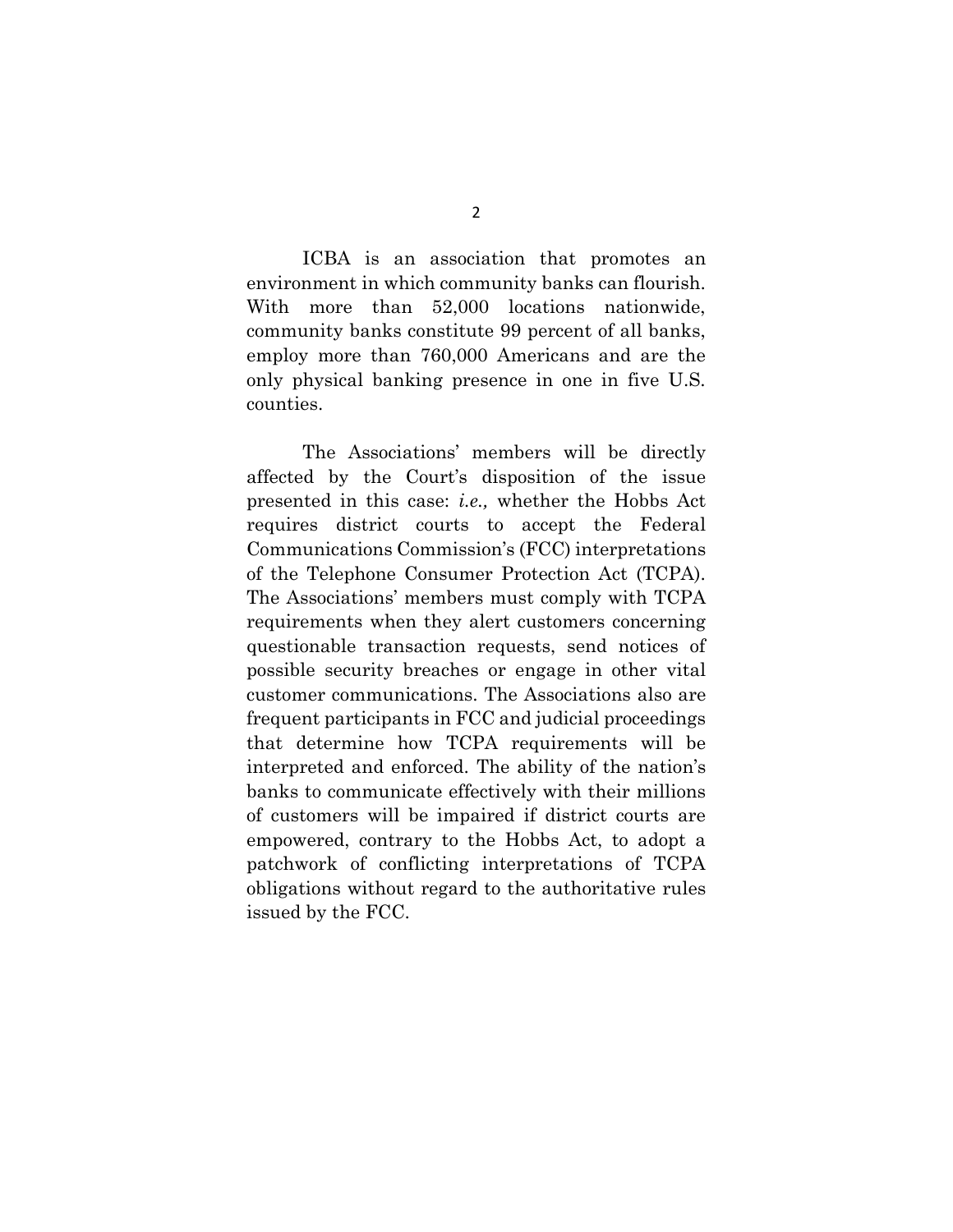#### **SUMMARY OF ARGUMENT**

Efficient, effective communications are essential if banks are to serve their customers and comply with their regulatory obligations. Financial institutions regularly seek to send time-critical, nontelemarketing communications to millions of customers promptly, including suspicious activity alerts, data security breach notifications, alerts to promote fee avoidance, and delinquency notifications. These consumer-protecting messages can be sent most efficiently and in compliance with the TCPA's requirements if financial institutions can design and follow uniform, nationwide compliance programs and have reasonable certainty that the programs will not be upended by a decision from a single federal district court.

The Hobbs Act provides banks and other regulated entities with that certainty. The Act places regulation of interstate telephone communications squarely in the hands of the FCC and prescribes a streamlined process for challenging that agency's final orders. If collateral attacks on FCC orders are permitted outside of the Hobbs Act framework, financial institutions will face perpetual uncertainty concerning their compliance obligations under the TCPA. The result will deprive TCPA regulation of its intended, nationwide uniformity, undermine financial institutions' compliance measures taken in reliance on FCC orders, and discourage vital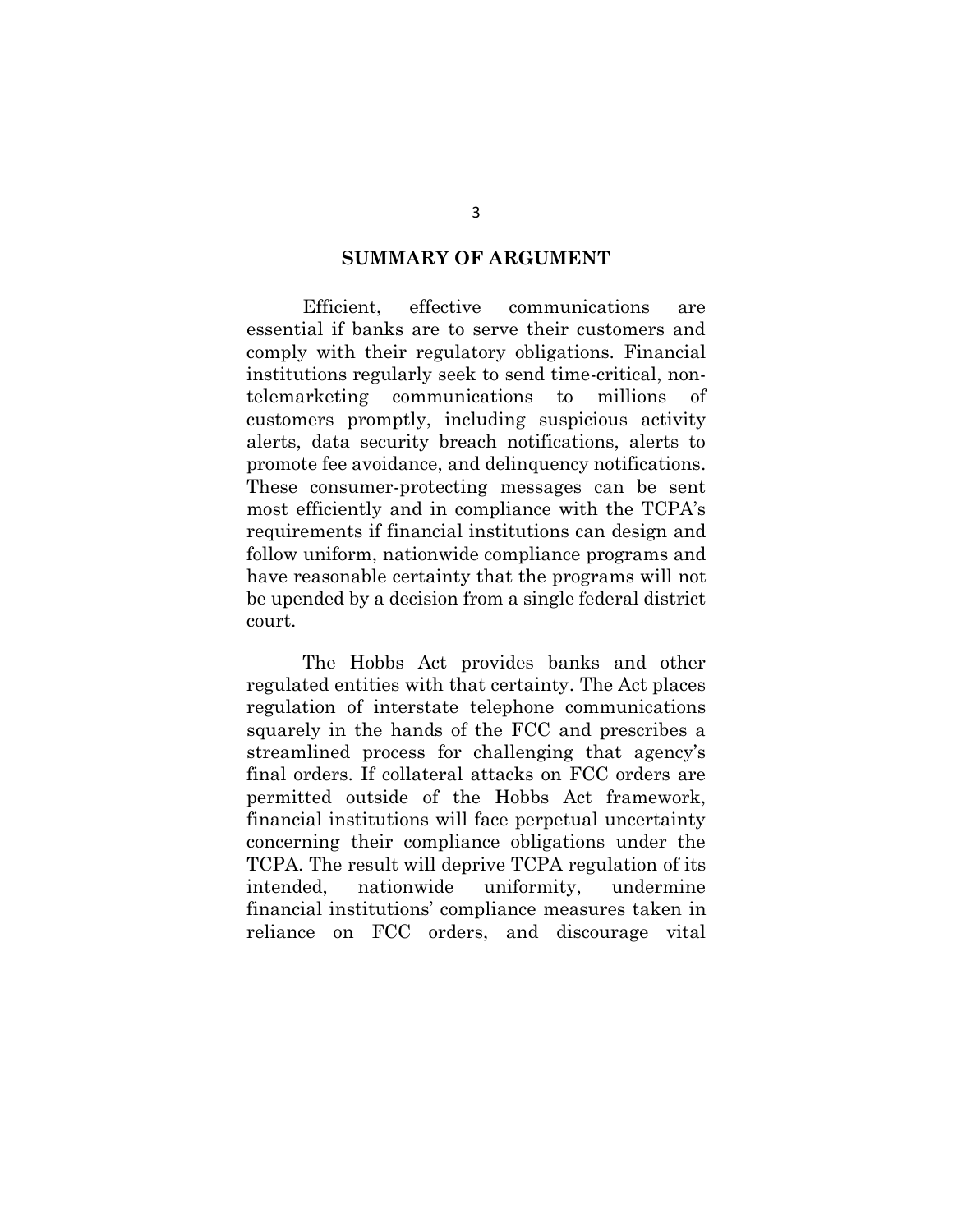communications between financial institutions and their customers.

#### **ARGUMENT**

# **I. THE HOBBS ACT ENSURES A STABLE COMPLIANCE ENVIRONMENT THAT ENCOURAGES VITAL COMMUNICATIONS WITH CUSTOMERS OF THE NATION'S BANKS**

The Hobbs Act provides an efficient, streamlined process for challenging the final orders of the FCC and certain other agencies. The Act vests the power to overturn such orders exclusively in the federal courts of appeals and confines such challenges to direct review petitions initiated within 60 days of the effective date of the challenged order. Administrative Orders Review Act, 28 U.S.C. §§ 2341- 2352 (2012).

Unlike the judge-made *Chevron* doctrine which requires that courts give deference to an agency's interpretation of a statute it is entrusted to administer — the Hobbs Act does not require the judicial branch to defer to agency action. Instead, the Act reflects Congress's considered view that certain agencies' actions should be accorded deference once an expedited review by a court of appeals has been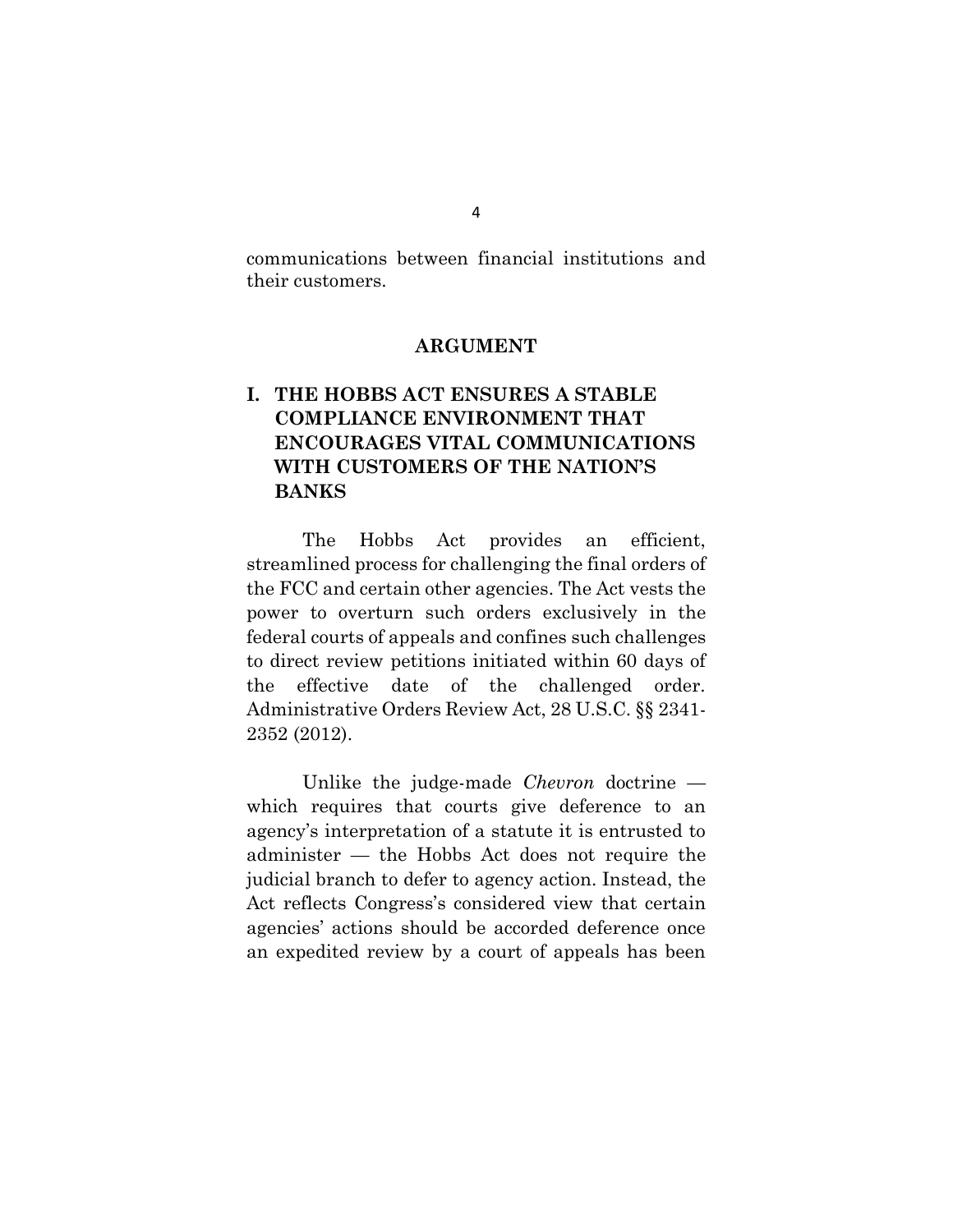completed. This Court should not abrogate Congress's intent by permitting collateral attacks on orders of agencies encompassed within the Hobbs Act's framework. *See Chevron U.S.A., Inc. v. Nat. Res. Def. Council, Inc.,* 467 U.S. 837, 842-43 (1984); *see also United States Telecom Ass'n v. Fed. Commc'n Comm'n,* 855 F.3d 381, 417 (D.C. Cir. 2017) (Kavanaugh, J., dissenting).

By foreclosing perpetual, collateral attacks on orders that have been upheld by an appellate court or that have not been the subject of timely petitions for direct review, the Hobbs Act: (1) promotes judicial efficiency by avoiding multiple adjudications of the validity of the same agency action; (2) allows and gives effect to "uniform, nationwide interpretation of the federal statute by the centralized expert agency;" and (3) protects the legitimate interests of individuals and businesses that have made investment and compliance decisions in reliance upon agency orders. *Mais v. Gulf Coast Collection Bureau, Inc.,* 768 F.3d 1110, 1119 (11th Cir. 2014) (quoting CE Design, Ltd. v. Prism Bus. Media, Inc., 606 F.3d 443, 450 (7th Cir. 2010)); *see also Fla. Power & Light Co. v. Lorion,* 470 U.S. 729, 740 (1985); *cf. Perez v. Mortgage Bankers Ass'n,* 135 S. Ct. 1199, 1209 (2015) (affirming that regulated entities' "serious reliance interests" must be respected during the rulemaking process).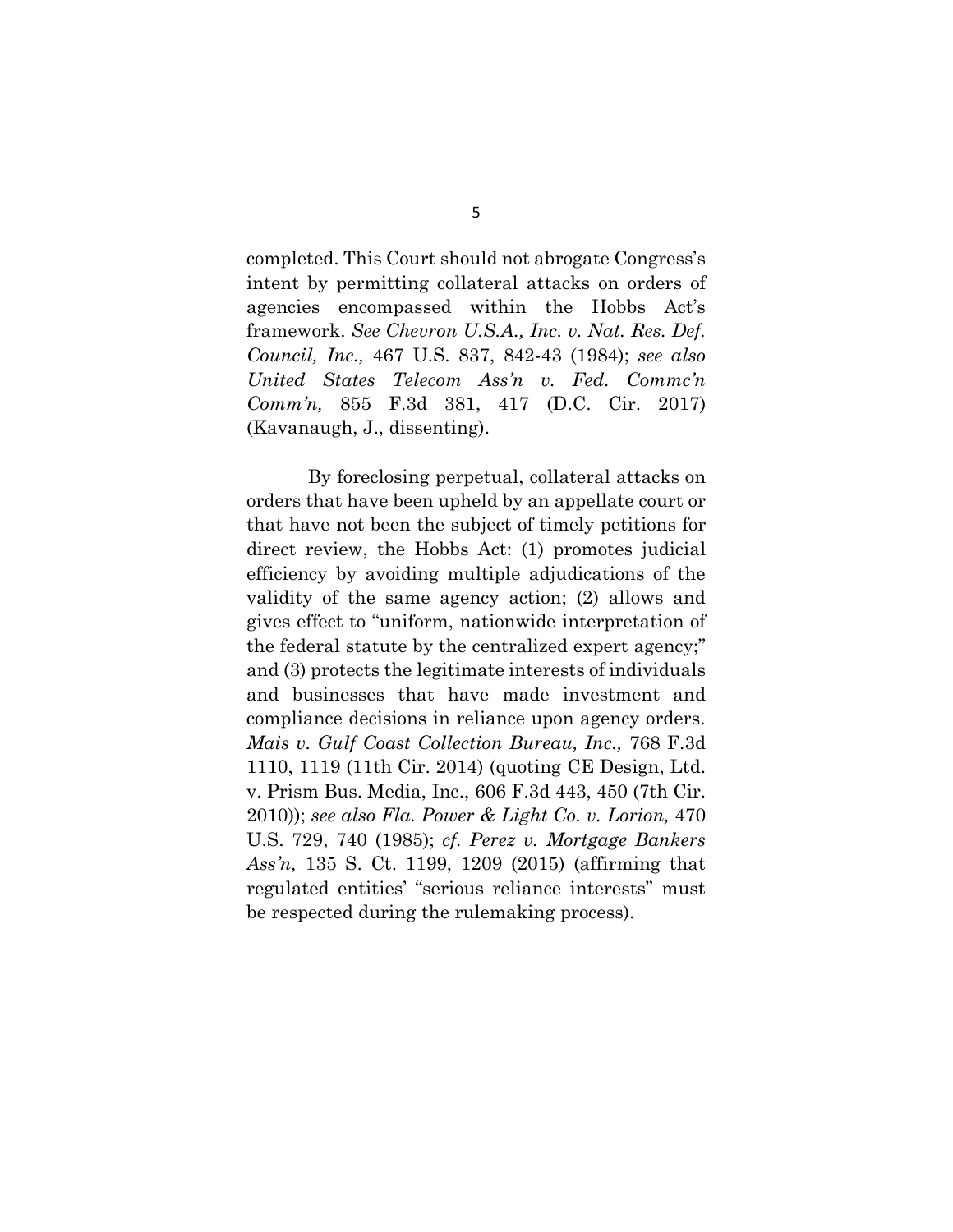The uniformity and reliance interests protected by the Hobbs Act are especially critical to the efforts of banks to communicate with their customers in compliance with the FCC's orders interpreting the TCPA.

## **A. Effective Customer Communications by Banks Require National Regulatory Stability and Uniformity**

Of all the institutions with which people must stay connected, their banks are among the most vital. As described in greater detail below, banks send automated informational messages to prevent fraud and identity theft, provide notice of security breaches, provide low-balance and over-limit alerts, and help consumers avoid delinquency, among other purposes. For institutions to reach their customers today, these messages must increasingly be placed to mobile telephone numbers. Over 50% of U.S. households are now "wireless-only," with that percentage rising to over 70% for adults between 25 and 34 years of age. Stephen J. Blumberg & Julian V. Luke, U.S. Dep't of Health & Human Services, Ctr. for Disease Control & Prevention, Nat'l Ctr. for Health Statistics, *Wireless Substitution: Early Release of Estimates from the National Health Interview Survey, July-December 2017* 5 -6 (2018) (Tables 1 & 2).

Many of the informational communications that banks place to their customers are time-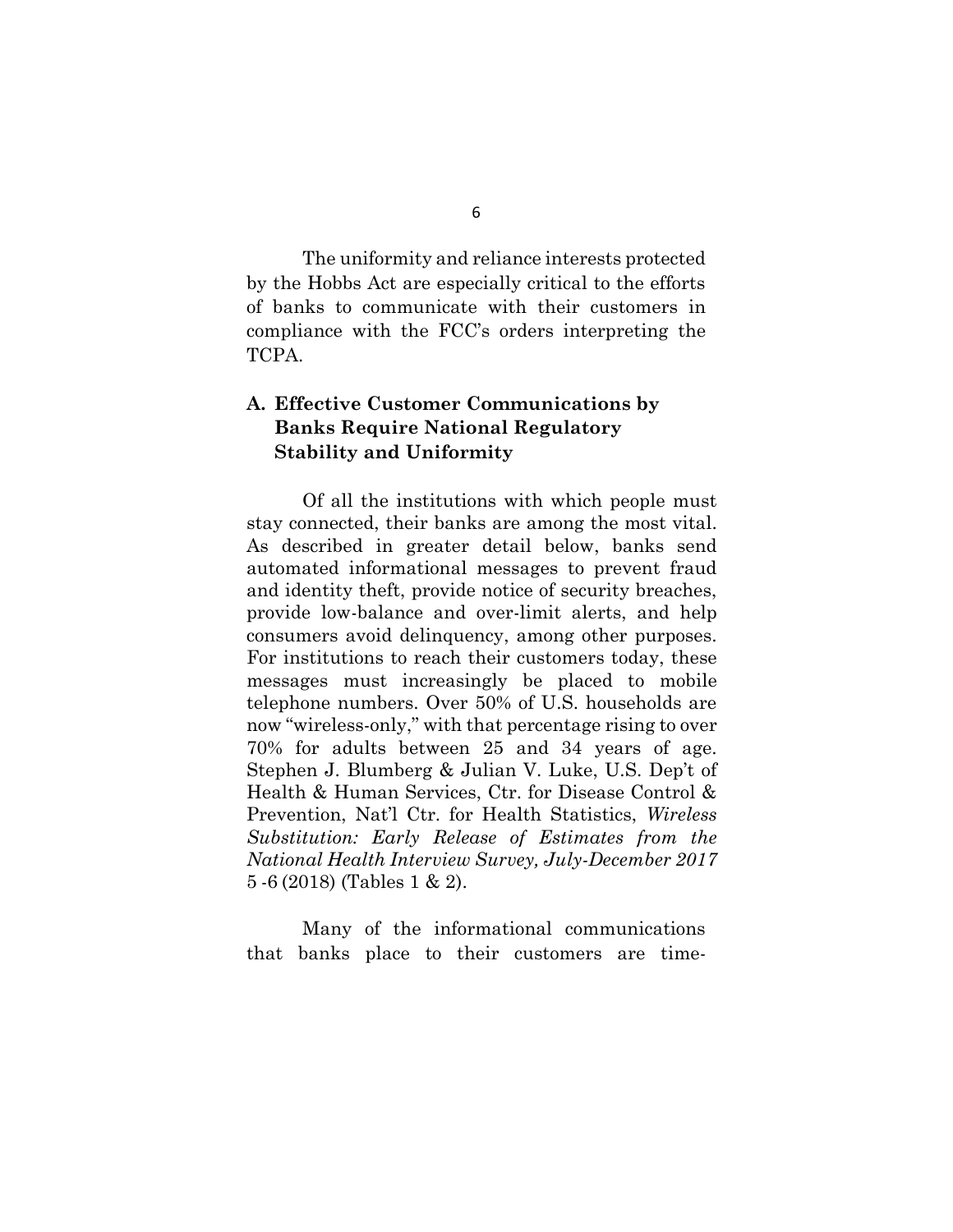sensitive. To be valuable to the recipient, these calls must be placed immediately — using automated means, not manual dialing — and must be placed in compliance with the TCPA. That statute prohibits, with limited exceptions, financial institutions and other businesses from placing calls to their customers' mobile devices using specific dialing equipment — an "automatic telephone dialing system" (or autodialer) — unless the institution has the prior express consent of the called party. 47 U.S.C. § 227(b)(1)(A) (2012). The TCPA empowers the FCC to adopt regulations implementing this "prior express consent" requirement, including by delineating the type of automated dialing equipment that comprises an autodialer (and thus will subject a message to the TCPA's restrictions) and by specifying the means by which prior express consent may be obtained. *Id.* §  $227(b)(2)$ .

The stability and uniformity of the FCC's TCPA regulations are critical to ensuring that banks can place consumer-benefitting informational calls in a cost-efficient manner. If district courts are free to reject FCC regulations and substitute their own judgment for that of the agency, the nationwide regulatory uniformity mandated by the Hobbs Act and the TCPA will be lost. The resulting, fractured compliance environment will complicate and frustrate the efforts of financial institutions to convey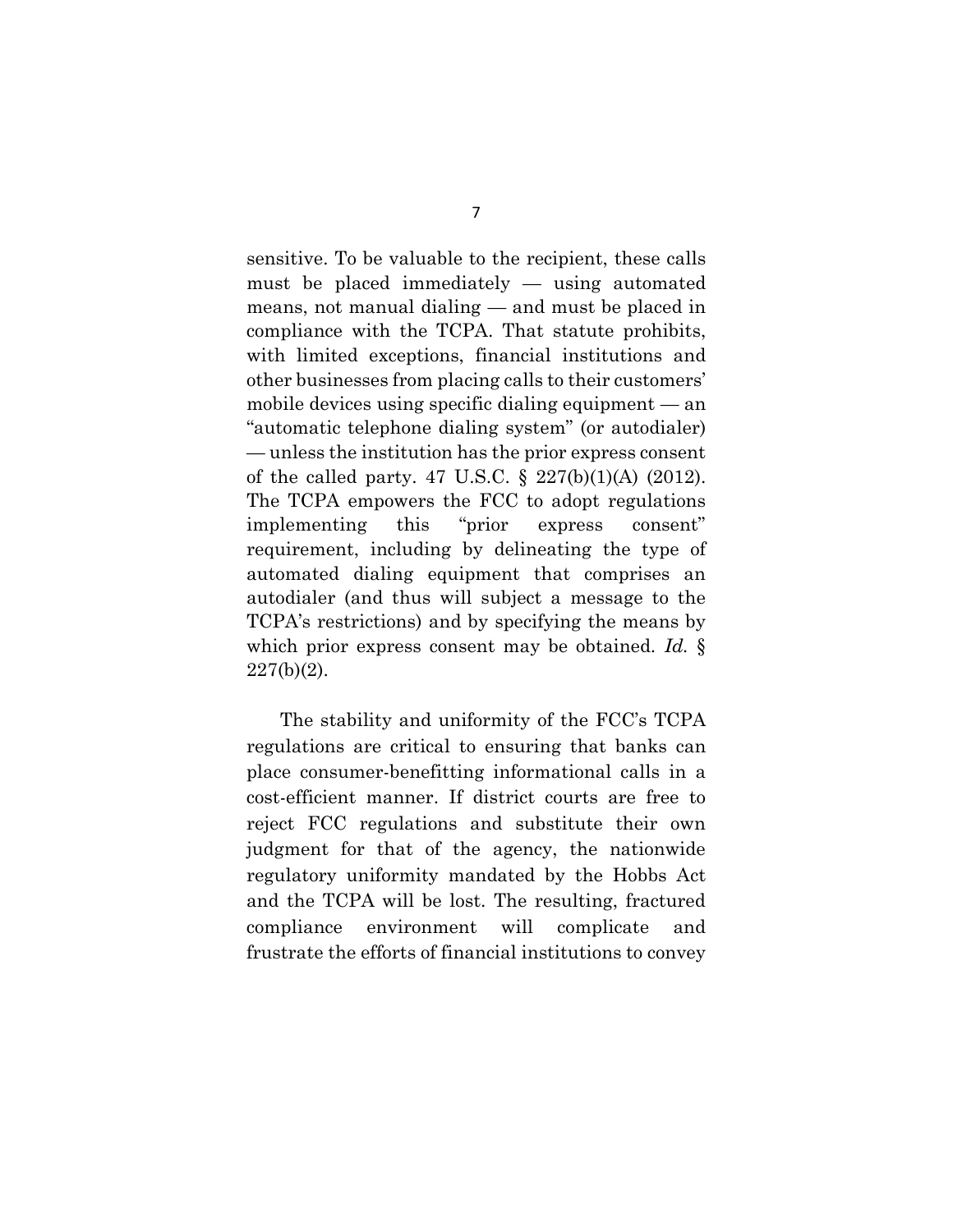important information to their customers as efficiently as possible and in compliance with the TCPA. These vital communications include the following types of messages.

## **a. Messages that Protect Consumers from Fraud and Identity Theft**

Protecting customers from fraud and identity theft is a high priority of the financial services industry. Financial institutions have made significant investments in fraud monitoring to identify suspicious activities and transactions and to respond with timely messages to customers that might be at risk. Among the activities and risk factors financial institutions monitor for these purposes are: (1) customer purchases that are unusual in kind for the customer, such as purchases in amounts, or in geographic areas or at types of merchants, that depart from the customer's established buying patterns; (2) sizes and types of transaction authorization requests that present a high likelihood of fraud, such as highdollar transactions, ATM withdrawals and purchases of goods that can readily be converted to cash; (3) transaction requests involving geographic areas, merchants or merchant types that recently have experienced unusual levels of fraud; and (4) suspicious non-monetary activities, such as changes of address closely accompanied by requests for new payment cards, and requests for new online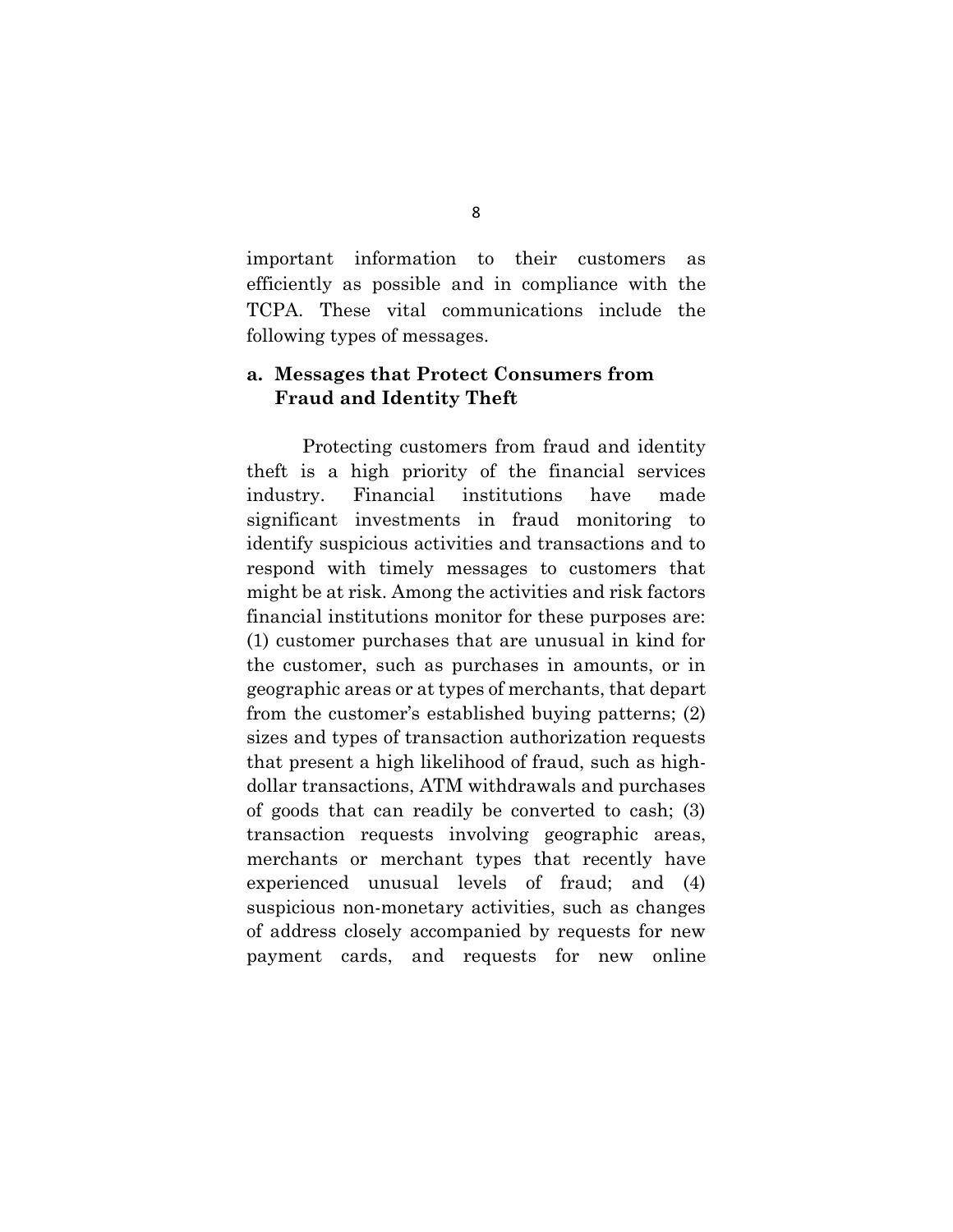credentials, coupled with evidence of malware or phishing attacks.<sup>3</sup>

The volume of these required notifications, which average 300,000 to 400,000 messages per month for one large bank alone, cannot be accomplished at all, much less with acceptable speed, unless the process is automated. Manual calls placed in these circumstances would come too late to prevent harm to the customer, and probably would not even be attempted because of their sheer impracticality.

Financial institutions also are required, under the Fair Credit Reporting Act, to verify a customer's identity before authorizing the establishment of any new credit plan or extension of credit where a fraud alert has been placed on the customer's credit reporting agency file. Fair Credit Reporting Act § 605A, 15 U.S.C. § 1681c-1 (2012). Financial institutions rely on the efficiency of automated dialers and other automation technologies to contact these customers quickly, with the goal of verifying identity and immediately accommodating the customer's

<sup>3</sup> The Red Flags Rule, adopted by the Federal Trade Commission and other federal regulators of financial institutions, prohibits a card issuer from complying with a request for an additional or replacement card that follows less than 30 days after an address change, until it has notified the cardholder of the request. *See, e.g.,* 16 C.F.R. § 681.3 (2018).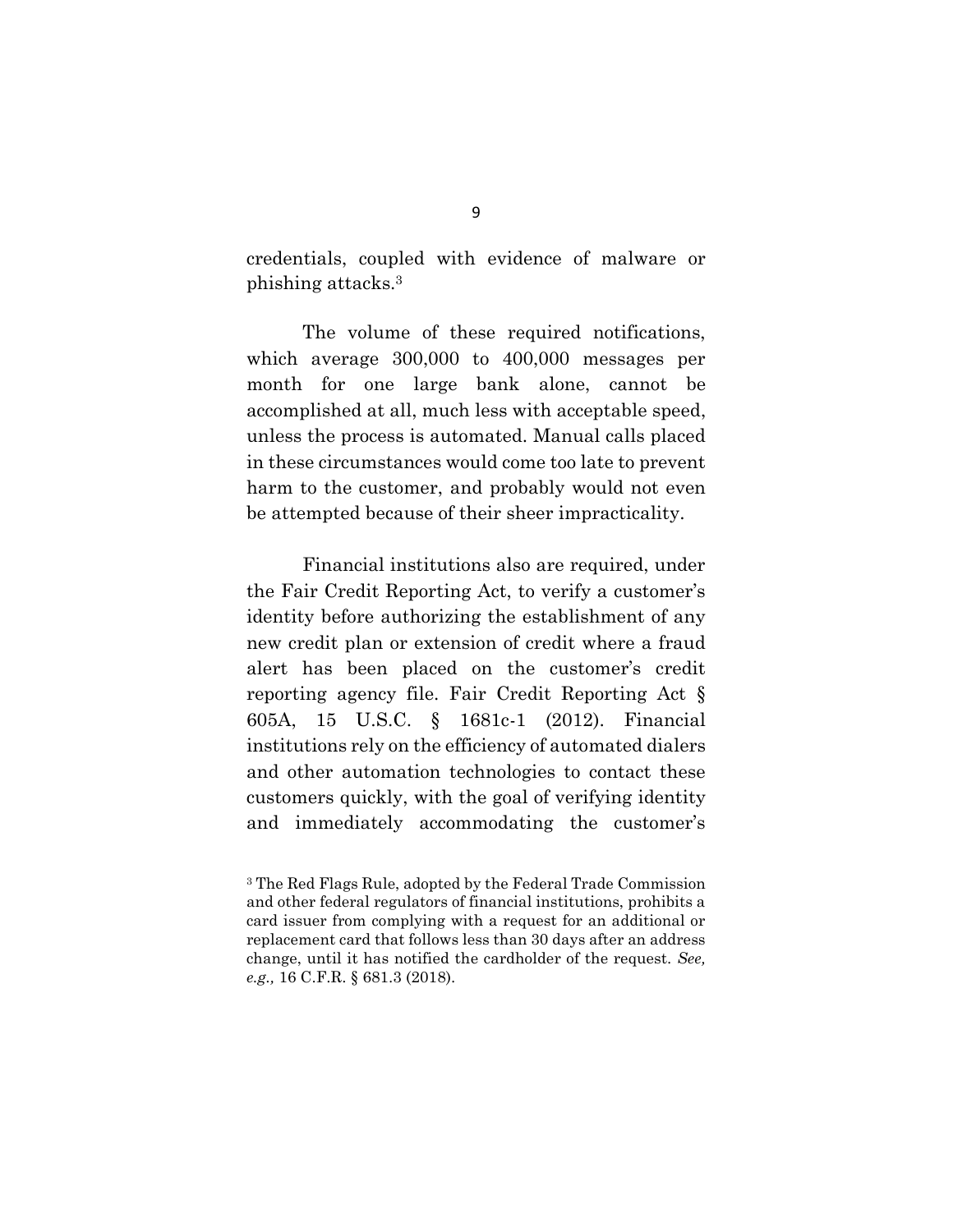request. For those customers who can most efficiently be contacted at mobile telephone numbers, the institution's inability to use automated calling methods is likely to delay the bank in contacting the customer or member, resulting in embarrassment or worse — for those individuals.

#### **b. Data Security Breach Notifications**

Section 501(b) of the Gramm-Leach-Bliley Act, as well as the data security breach notification statutes of the 50 states and the District of Columbia, require financial institutions to establish response and customer notification programs to be implemented following any unauthorized access to customers' personal information. Gramm-Leach-Bliley Financial Services Modernization Act of 1999, Pub. L. No. 106-102, § 501(b), 113 Stat. 1338, 1436-37 (1999); *see, e.g.,* Cal. Civ. Code § 1798.29 (West); 815 Ill. Comp. Stat. Ann. 530/10(a) (West); N.Y. Gen. Bus. Law § 899-aa (McKinney); N.C. Gen. Stat. Ann. § 75- 65 (West); Wash. Rev. Code Ann. § 19.255.010 (West). Those statutes permit the required notifications to be made by telephonic or electronic means. *See* Ark. Code Ann. § 4-110-105 (West); Conn. Gen. Stat. Ann. § 36a-701 (West); Del. Code Ann. tit. 6, § 12B-102(a) (West); Ga. Code Ann. § 10-1-912 (West); Haw. Rev. Stat. Ann. § 487N-2 (West); Idaho Code Ann. § 28-51- 105 (West); 815 Ill. Comp. Stat. Ann. 530/10(a) (West);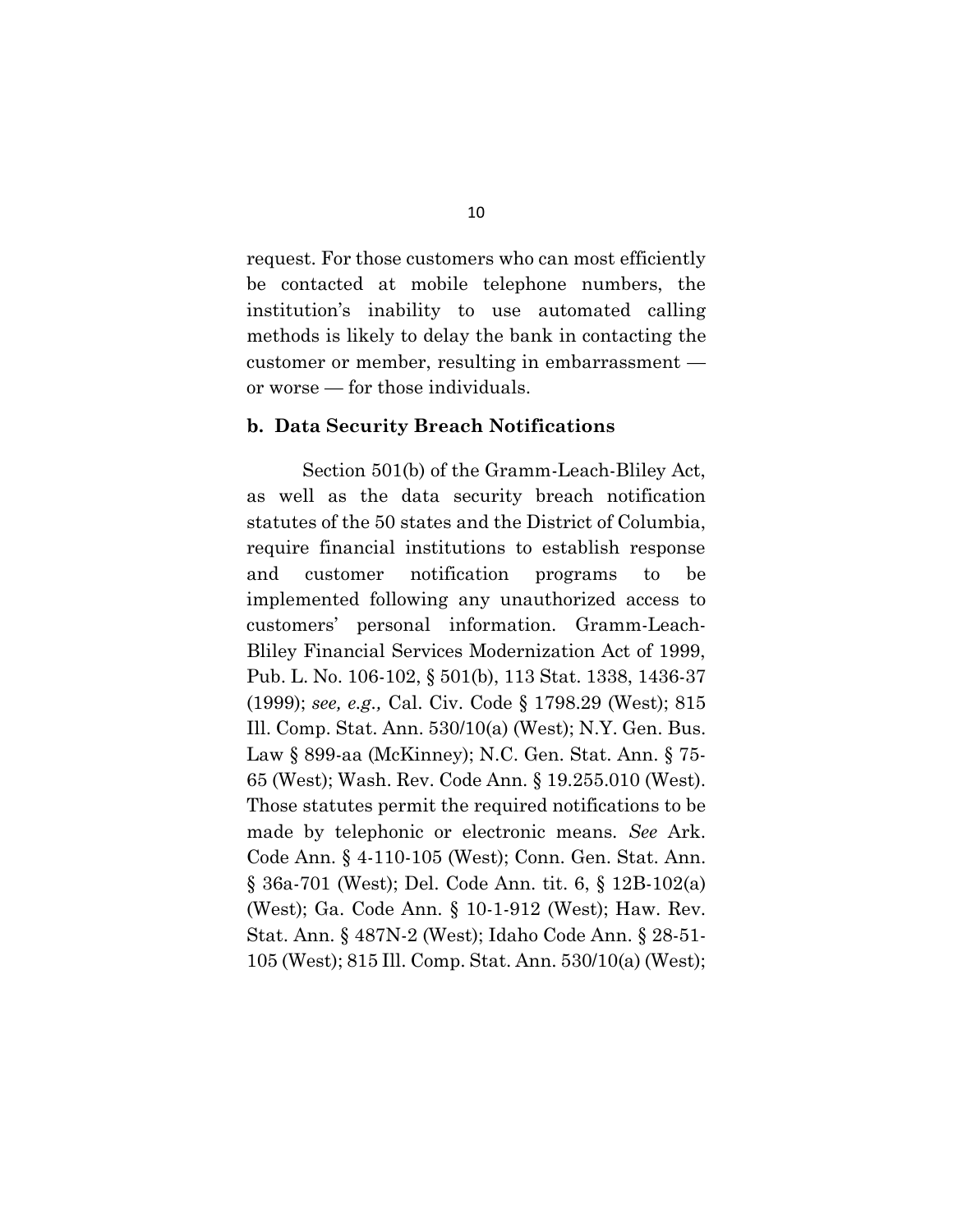La. Stat. Ann. § 51:3074; Minn. Stat. § 13.055; Mont. Code Ann. § 30-14-704; N.J. Stat. Ann. § 56:8-163 (West).

Over 1,244 data security breaches were publicly reported in the United States in 2018 alone, compromising the security of 446,515,334 personal records — an increase in the number of records breached of 126 percent over the number of records breached in 2017. Identity Theft Resource Center, 2018 End-of-Year Data Breach Report, https://www.idtheftcenter.org/2018-end-of-year-databreach-report (last visited Feb. 7, 2019).

The banking, credit, and financial industry accounted for only 11% of all reported breaches during 2018. *Id.* Although most data breaches occur at entities far removed from the banking sector, financial institutions recognize that it is their customers who must be protected. Accordingly, upon learning of any data breach at a retailer, healthcare provider or other organization that potentially affects an institution's customers, the financial institution immediately seeks to contact customers to notify them of the breach and of any remedial action to be taken.

As a result, financial institutions deal in a high volume of data security breach notifications. A single financial institution might be responsible for 50,000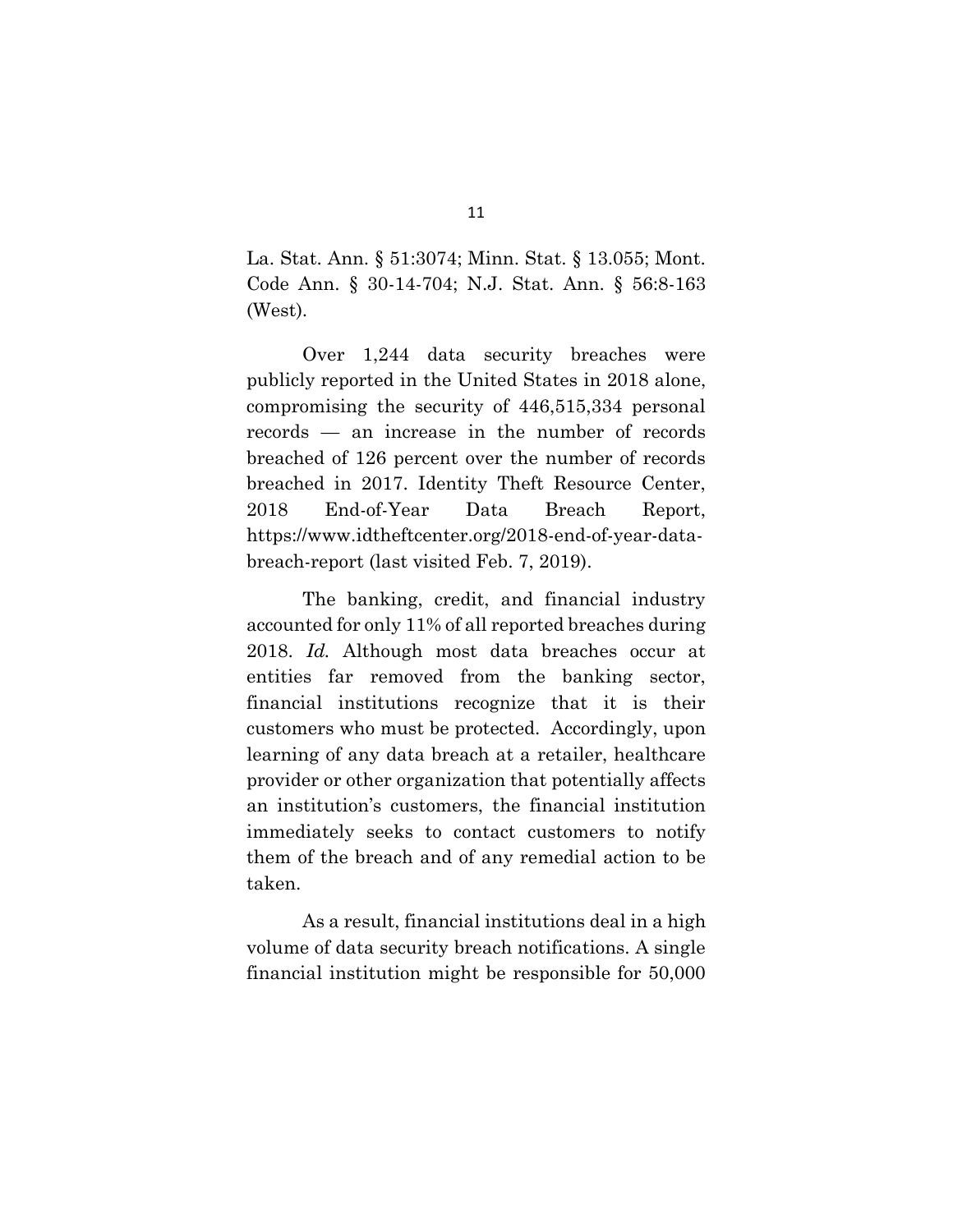to 60,000 or more potential data security breach notifications per month.

Like fraud and identity theft alerts, breach notification alerts must be timely and reliable. As with fraud and identity theft alerts, the volume of data security breach notifications — both in terms of the numbers of reportable incidents and the numbers of affected customers that must be notified necessitates the use of automated dialing if the required notices are to be sent in timely and effective fashion.

#### **c. Remediation Messages**

Closely related to data security breach notification messages are notices to customers concerning measures they may take to prevent identity theft resulting from a breach, such as placing fraud alerts on their credit reports and subscribing to credit monitoring services. In many notable security breach cases, affected institutions have offered to cover the costs of such services for consumers.

# **d. Calls to Distressed and Delinquent Borrowers**

Banks seek to place calls to distressed or delinquent mortgage, credit card, or other borrowers. These calls are consumer-protecting communications designed to establish live contact with the borrower.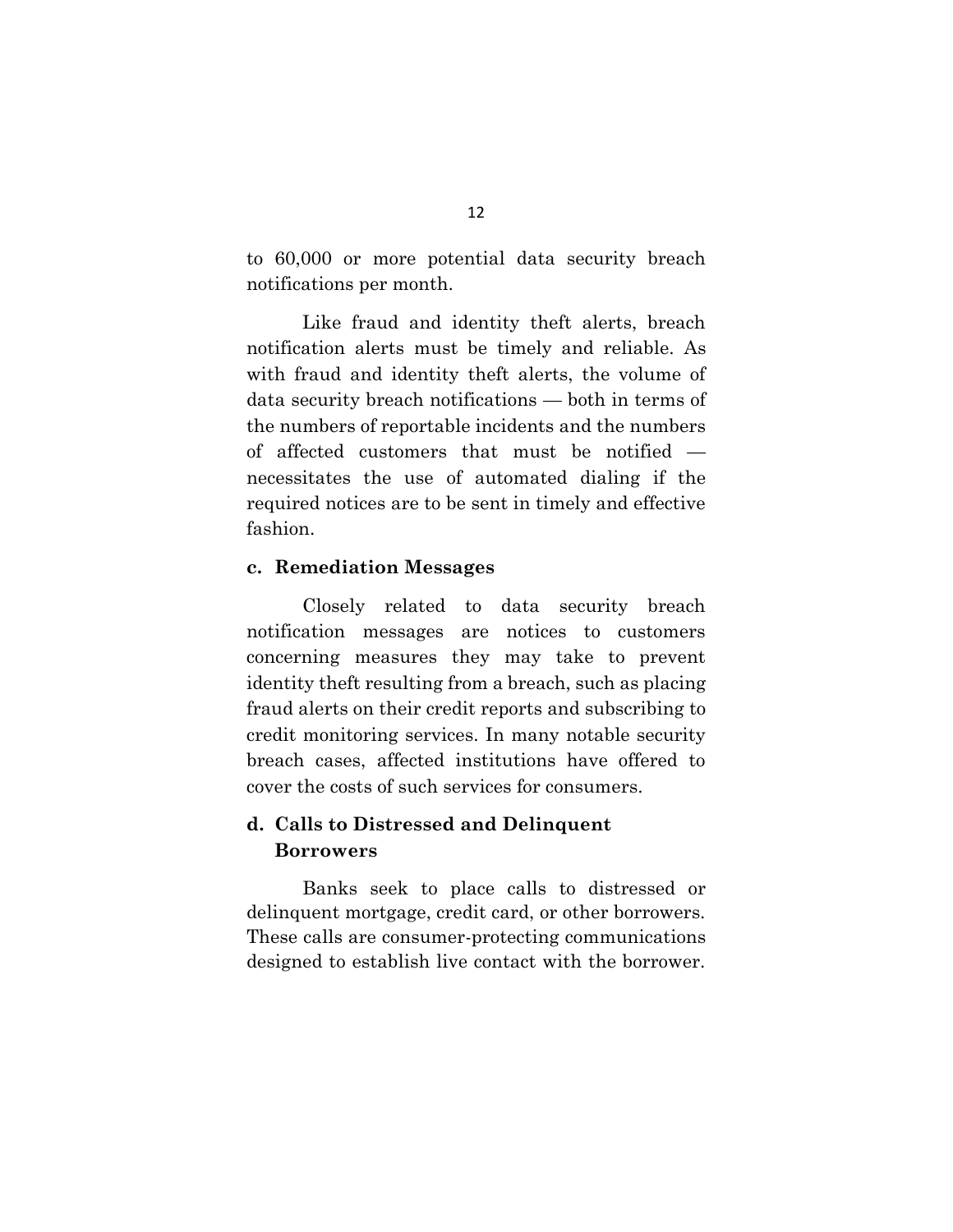It is well-established that the earlier a creditor is able to communicate with a financially distressed borrower, the more likely the creditor will be able to offer the borrower a loan modification, interest rate reduction, forbearance on interest and fees during a temporary hardship or disaster, or other alternative that will help limit avoidable late fees, interest charges, negative credit reports, and, where appropriate, repossession of the collateral or foreclosure. *See* Bureau of Consumer Financial Protection, Comment Letter on FCC's Interpretation of the Telephone Consumer Protection Act 1 (June 13, 2018),

[https://ecfsapi.fcc.gov/file/10613092630663/BCFP%2](https://ecfsapi.fcc.gov/file/10613092630663/BCFP%20comment%20to%20FCC%20on%20TCPA.pdf) [0comment%20to%20FCC%20on%20TCPA.pdf](https://ecfsapi.fcc.gov/file/10613092630663/BCFP%20comment%20to%20FCC%20on%20TCPA.pdf).

("Consumers benefit from communications with consumer financial products providers in many contexts, including . . . notifications about their accounts.") Mortgage servicing regulations, which require that servicers place calls with prescribed frequencies, reflect the well-established public policy goal of initiating conversations with financially distressed borrowers early in the delinquency in order to prevent foreclosure. Truth in Lending (Regulation Z), 12 C.F.R. pt. 1024 (2018).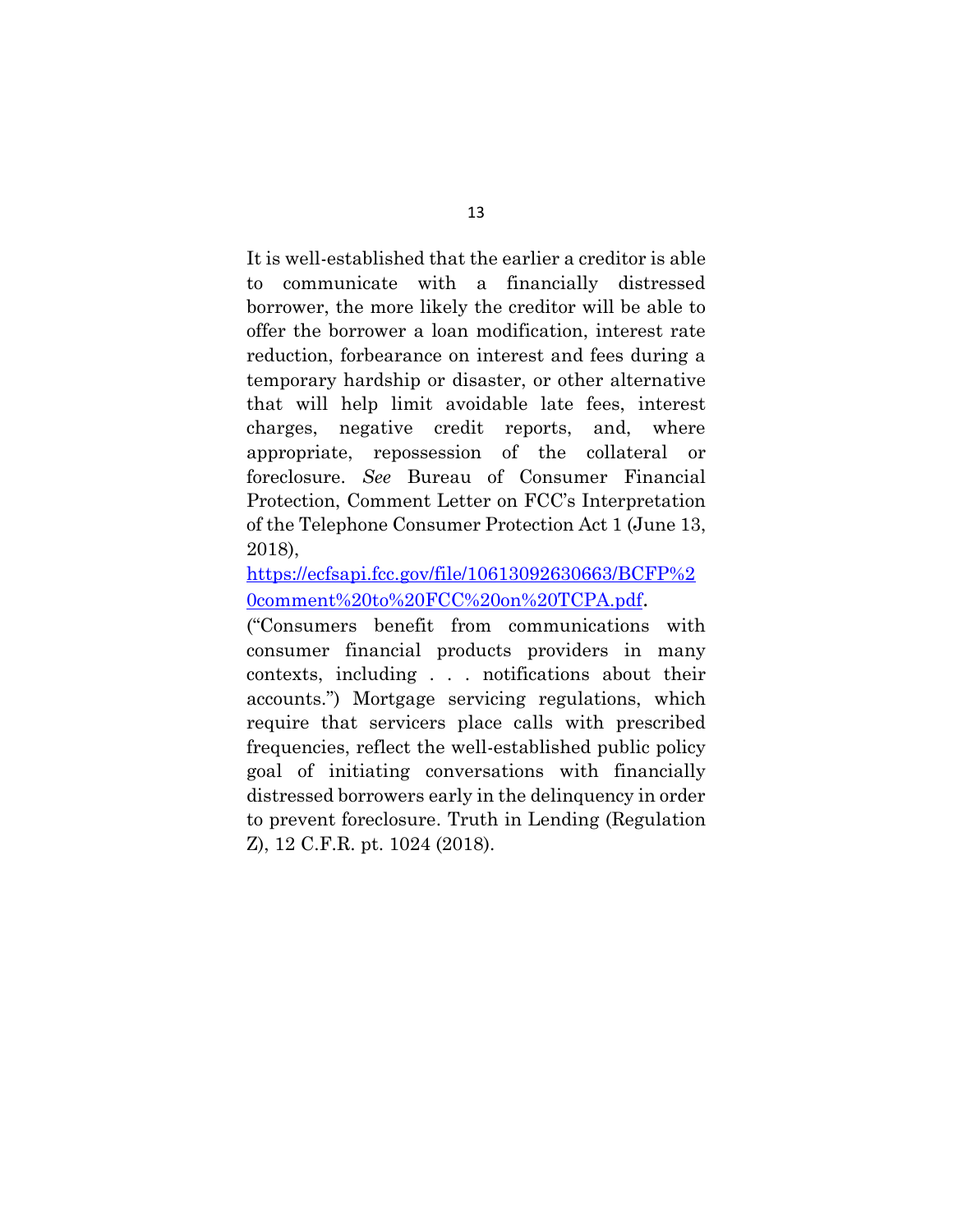# **B. Banks Have Instituted Costly and Extensive Compliance Procedures based upon the Hobbs Act Framework**

As described above, the Hobbs Act channels judicial oversight of FCC orders into a defined process with a clear end point. In so doing, the Act permits affected parties to invest with reasonable confidence in measures designed to comply with those orders. As this Court has recognized, protection of such reliance interests is a legitimate goal of the regulatory process. *Perez v. Mortg. Bankers Ass'n,* 135 S. Ct. 1199, 1209 (2015); *Fed. Commc'n Comm'n v. Fox Television Stations,* 556 U.S. 502, 515 (2009).

In the 28 years since the TCPA was enacted, the FCC has issued a substantial body of regulations, orders and declaratory rulings that implement and interpret the TCPA's requirements. Relying upon the regulatory stability ensured by the Hobbs Act, financial institutions have made investment and compliance decisions based upon FCC orders that were not overturned pursuant to timely petitions for review.

A notable example of financial institutions' reliance on FCC orders that have withstood the Hobbs Act review process is the FCC's rule concerning how consumers may provide prior express consent to receive autodialed communications on their mobile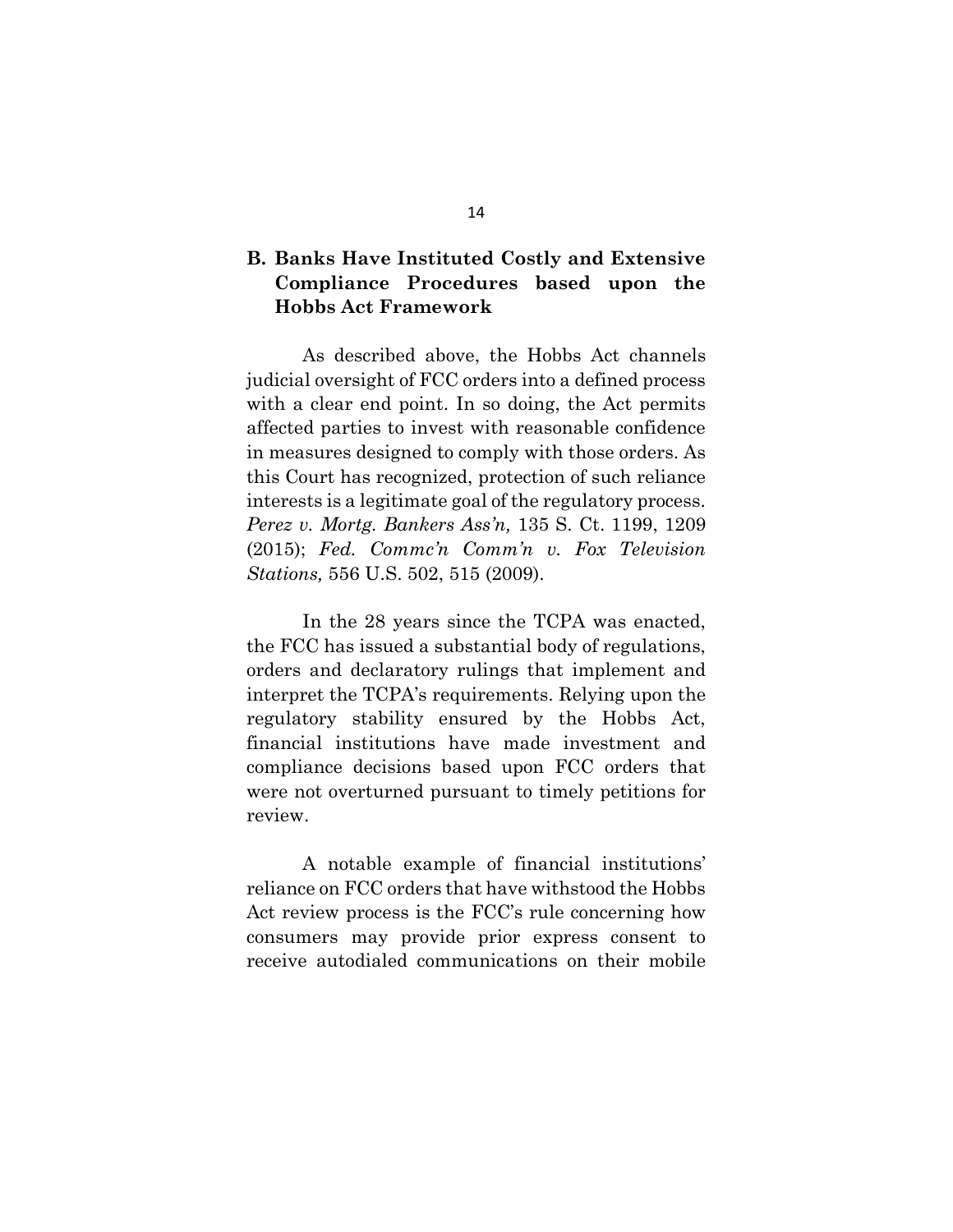devices. Because the TCPA requires "prior express consent" but does not specify the means by which that consent may be given, banks and other businesses faced uncertainty in their early efforts to comply. In an order entered in 1992, the FCC held that "persons who knowingly release their phone numbers have in effect given their invitation or permission to be called at the number which they have given, absent instructions to the contrary;" and that, accordingly, callers "will not violate our rules by calling a number which was provided as one at which the called party wishes to be reached." *Rules and Regulations Implementing the Telephone Consumer Protection Act of 1991,* 7 F.C.C. Rcd. 8752, 8769 (1992).

This "provided-number" rule, which the FCC has reaffirmed in subsequent orders, has guided banks in their documentation of many millions of consumer accounts over the decades since the rule was adopted.<sup>4</sup> In reliance on that rule, financial

<sup>4</sup> *See In re Rules and Regulations Implementing the Telephone Consumer Protection Act of 1991, Request of ACA International for Clarification and Declaratory Ruling*, 23 F.C.C. Rcd. 559, 563 (2008). In a later decision, the FCC found that autodialed marketing – as opposed to informational – calls placed to mobile devices may be placed only with the prior express *written* consent of the called party. *In re Rules and Regulations Implementing the Telephone Consumer Protection Act of 1991*, 27 F.C.C. Rcd. 1830, 1840 (2012). However, the FCC has not changed its rule concerning the form by which prior express consent may be provided for autodialed informational calls placed to mobile numbers.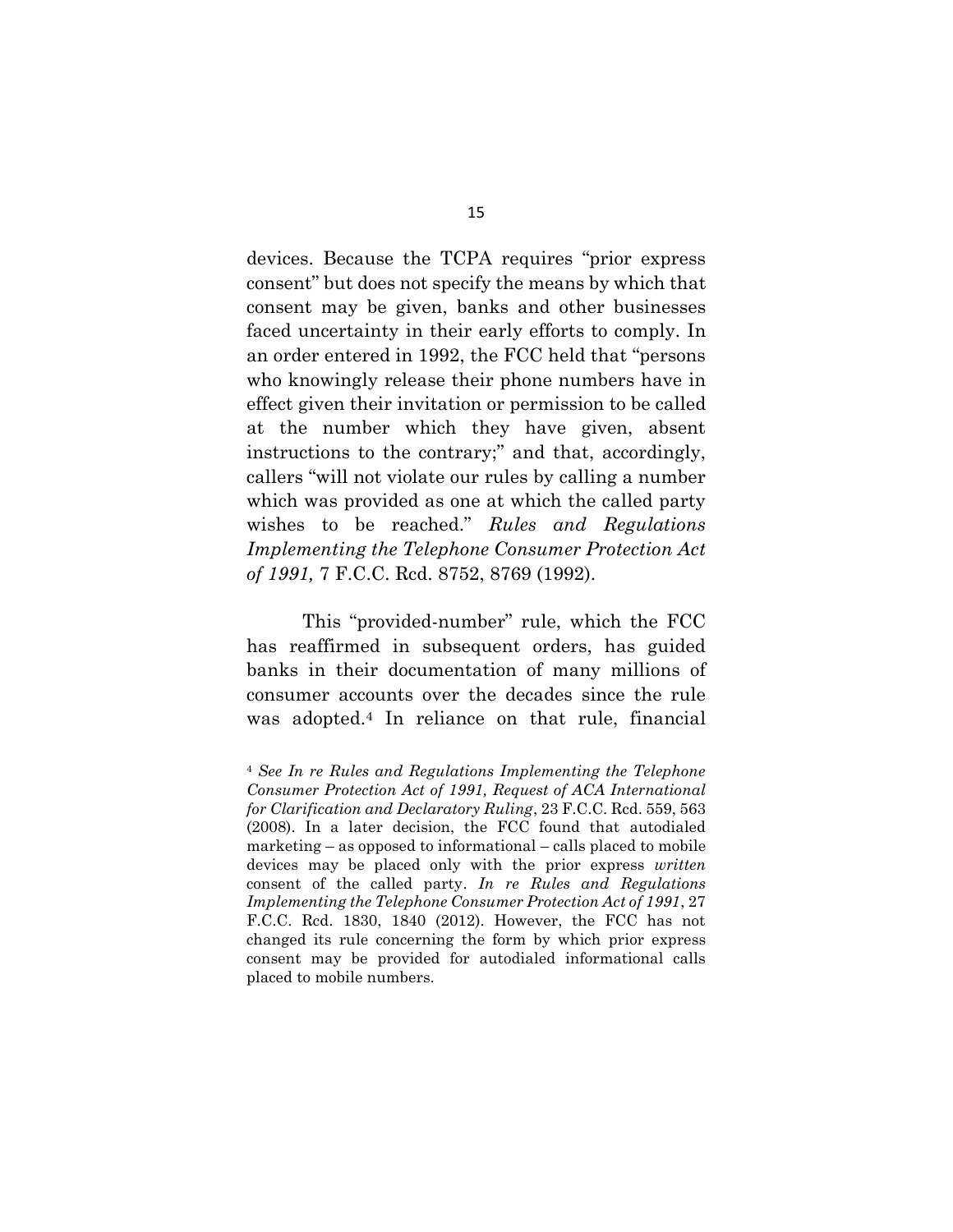institutions have asked account applicants to furnish contact telephone numbers, and have used those contact numbers to send suspicious transaction alerts, data security breach notifications and other informational communications over the course of those account relationships. One large bank reports that its cost to build a centralized infrastructure to capture and store customers' prior express consents in compliance with the TCPA is approximately \$6 million, and that its annual expenditures to maintain that infrastructure and process are approximately \$7.2 million. Other financial institutions have made investments and incurred expenses of similar magnitude, varying with their size and the scope of their operations.

Financial institutions also have trained millions of customer support, call center and marketing personnel on the TCPA and the institution's compliance procedures. The bank referenced above reports that it spends between \$1.1 million and \$1.5 million annually to train its employees in TCPA compliance. Each of the Associations' members incur such TCPA training costs.

The Hobbs Act has protected these reliance interests against collateral attack. For example, in 2008 a district court rejected the FCC's providednumber rule, concluding that a customer's act of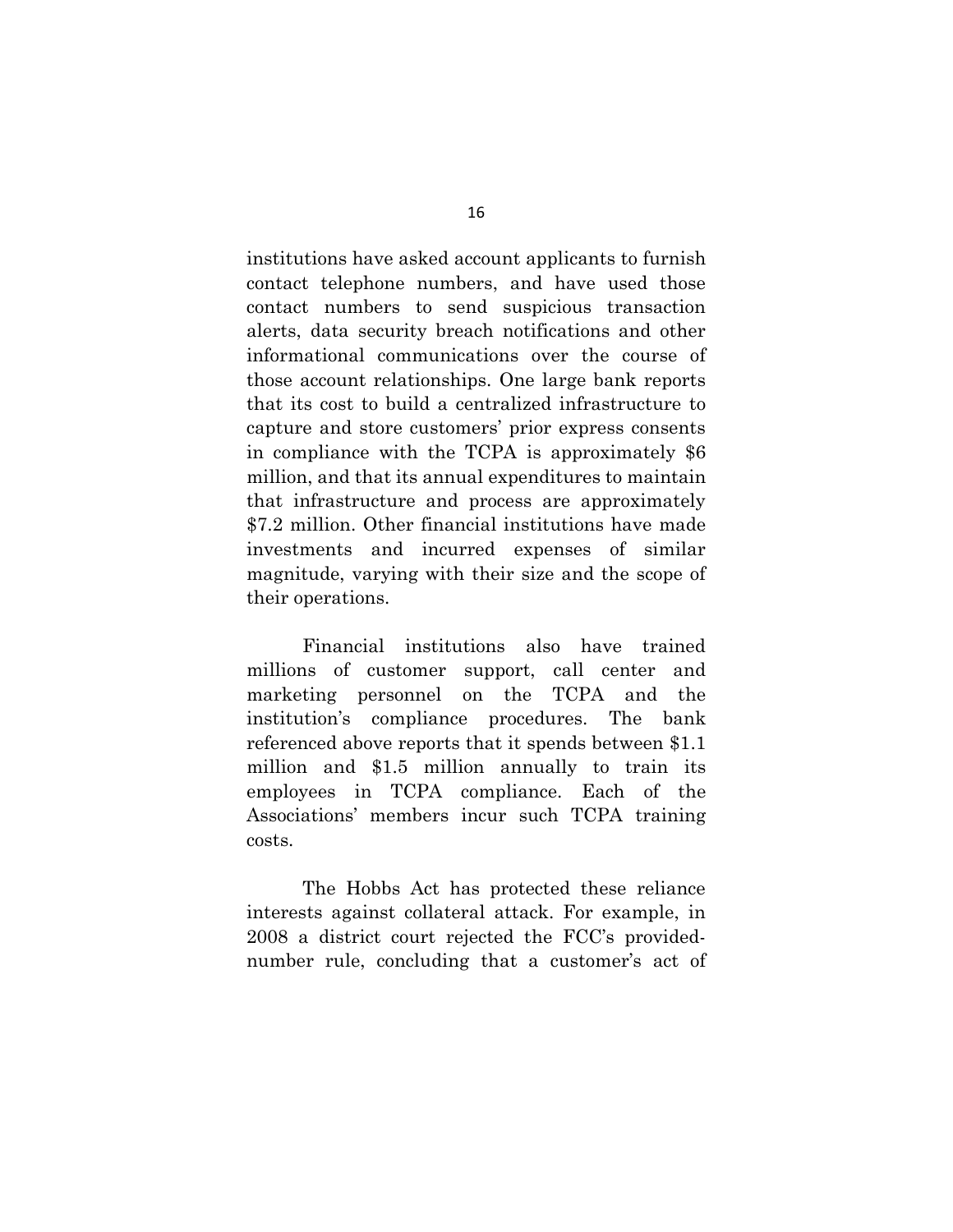furnishing a mobile contact number to a creditor did not support the creditor's subsequent collection calls to that number. In a later order, the court vacated its decision on the ground that the Hobbs Act did not permit it to "enjoin, set aside, suspend . . . or determine the validity of" the FCC's final order adopting the provided-number rule. *Leckler v. Cashcall, Inc.,* 554 F.Supp. 2d 1025 (N.D. Cal. 2008), *vacated*, No. C 07-04002 SI, 2008 WL 5000528, \*1 (N.D. Cal. Nov. 21, 2008). More recent court decisions also have applied the Hobbs Act to reject collateral attacks on the provided-number rule. *See Mais v. Gulf Coast Collection Bureau, Inc.,* No. 11-61936-Civ, 2013 WL 11941572, at \*1 (S.D. Fla. May 23, 2013), *rev'd,*  786 F.3d 1110 (11th Cir. 2014).

A second example of actions taken in reliance on the FCC's TCPA rules involves the definition of an autodialer, the use of which requires prior express consent if a call is placed to a mobile number. 47 U.S.C.  $\S$  227(a)(1) (2012). The FCC has adopted a number of orders interpreting the statute's autodialer definition, and banks have invested many millions of dollars in equipment purchases and employee training in reliance on those orders. *See, e.g., In re Rules and Regulations Implementing the Telephone Consumer Protection Act of 1991,* 30 F.C.C. Rcd. 7961, 7971-78 (2015) (interpreting the statutory definition of an autodialer). Many financial institutions have disagreed with the FCC's interpretation of the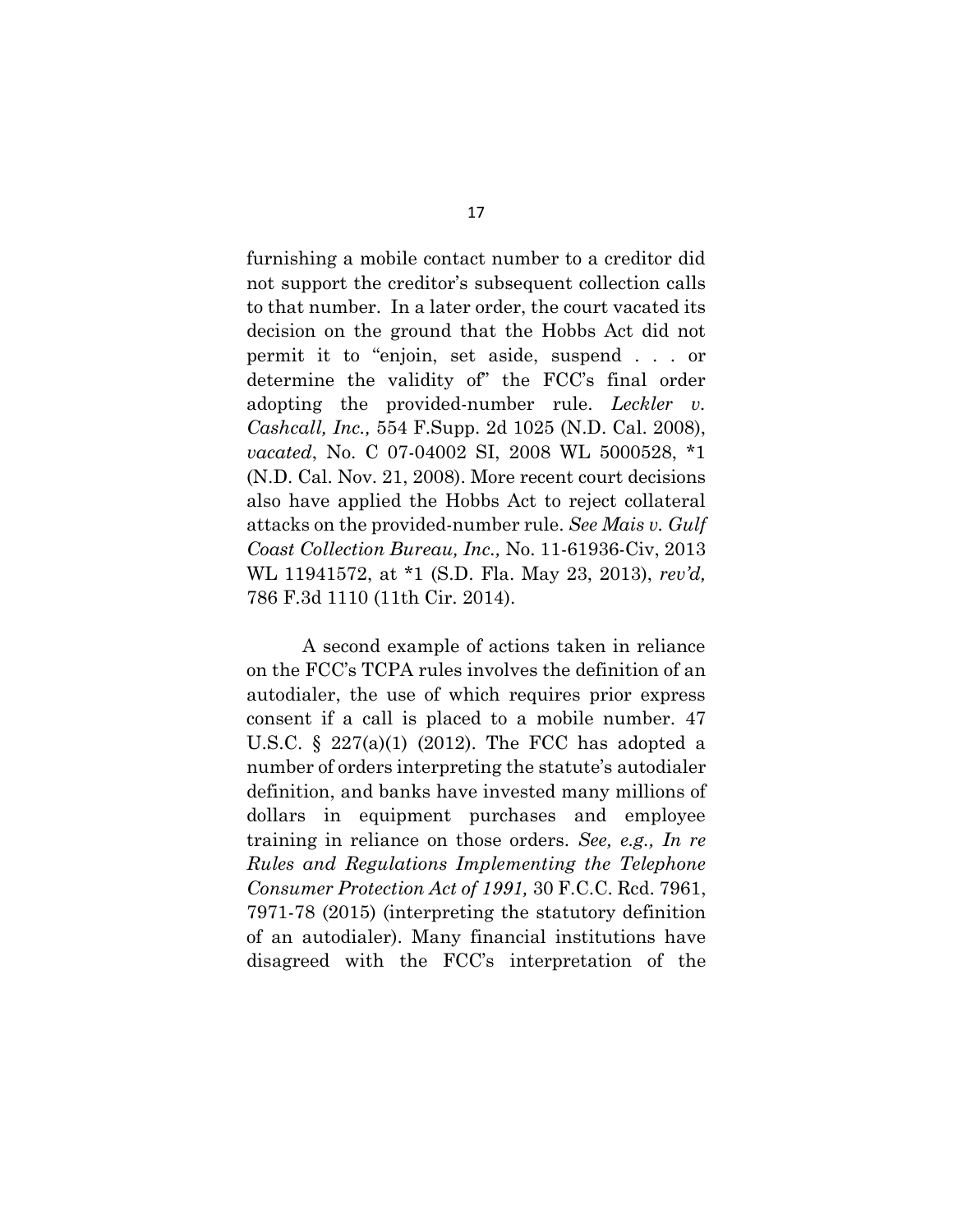autodialer definition, which was rejected in a 2018 decision of the United States Court of Appeals for the District of Columbia Circuit (following Hobbs Act procedures) and is the subject of a pending FCC remand proceeding. ACA Int<sup>'</sup>l v. Fed. Commc'n *Comm'n,* 885 F.3d 687 (D.C. Cir. 2018). However, financial institutions continue to rely upon the stability of the Hobbs Act process to ensure that any changes to the FCC's interpretation of the statutory definition will have the finality needed to support investment and compliance decisions taken in the future.

# **II. REMOVAL OF HOBBS ACT CONSTRAINTS WILL ADVERSELY AFFECT MILLIONS OF BANK CUSTOMERS NATIONWIDE**

The importance of the Hobbs Act to TCPA compliance can be measured against the backdrop of the constant, crushing volume of TCPA class-action complaints. TCPA litigation increased by 46% in the 17 months since the FCC issued its 2015 Declaratory Ruling and Order interpreting the autodialer definition, as compared with the preceding 17-month period. U.S. Chamber of Commerce Institute of Legal Reform, *TCPA Litigation Sprawl: A Study of the Sources and Targets of Recent TCPA Lawsuits* 2 (Aug. 2017),

https://www.instituteforlegalreform.com/research/tcp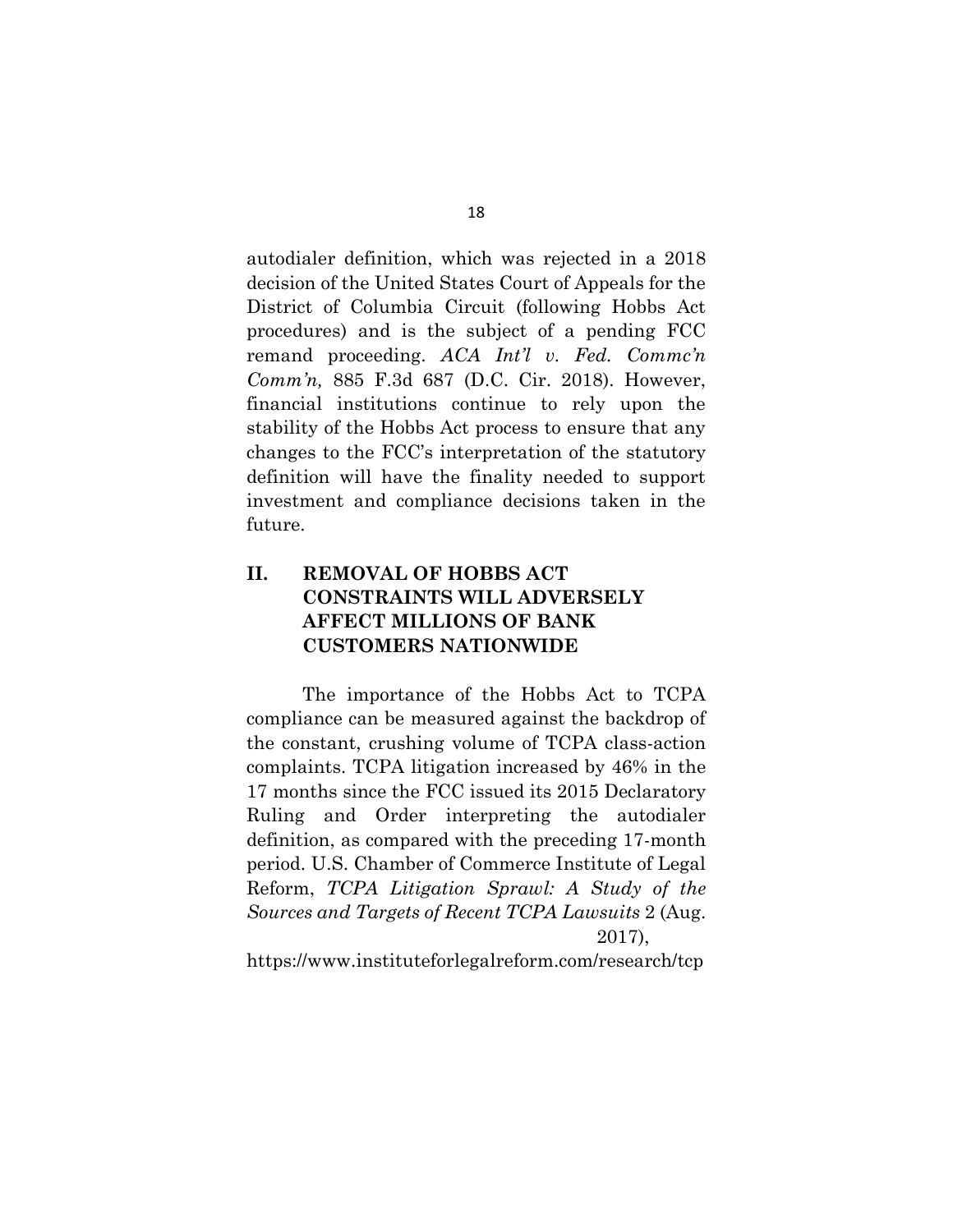a-litigation-sprawl-a-study-of-the-sources-andtargets-of-recent-tcpa-lawsuits. Between 2010 and 2016, there was a 1,273% increase in TCPA litigants. Josh Adams, ACA Int'l, *Unintended Consequences of an Outdated Statute: How the TCPA Fails to Keep Pace with Shifting Consumer Trends* 2 (May 2017) (emphasis omitted). These complaints invariably seek statutory damages of \$1,500 per alleged violation rather than compensation for actual harm. *See Bais Yaakov of Spring Valley v. Fed. Commc'n Comm'n,*  852 F.3d 1078 (D.C. Cir. 2017) (Kavanaugh, J.), *cert. denied,* 138 S. Ct. 1043 (2018).

At any given time, hundreds of such lawsuits are working their way through the district courts, and the merits of those claims often hinge upon the application of FCC orders to the alleged facts. For example, plaintiffs may claim not to have given prior express consent to receive autodialed calls or argue that the equipment used to place a disputed call met the definition of an autodialer under the TCPA. Some parties to these lawsuits continue to argue that the district court should substitute its own judgment for that of the FCC, and that the court should reject FCC regulations and orders that otherwise would provide a clear path to resolution of the questions presented. A decision for the petitioner in this case would open the flood gates to district court second-guessing of the expert agency charged by Congress with implementation and enforcement of the TCPA. The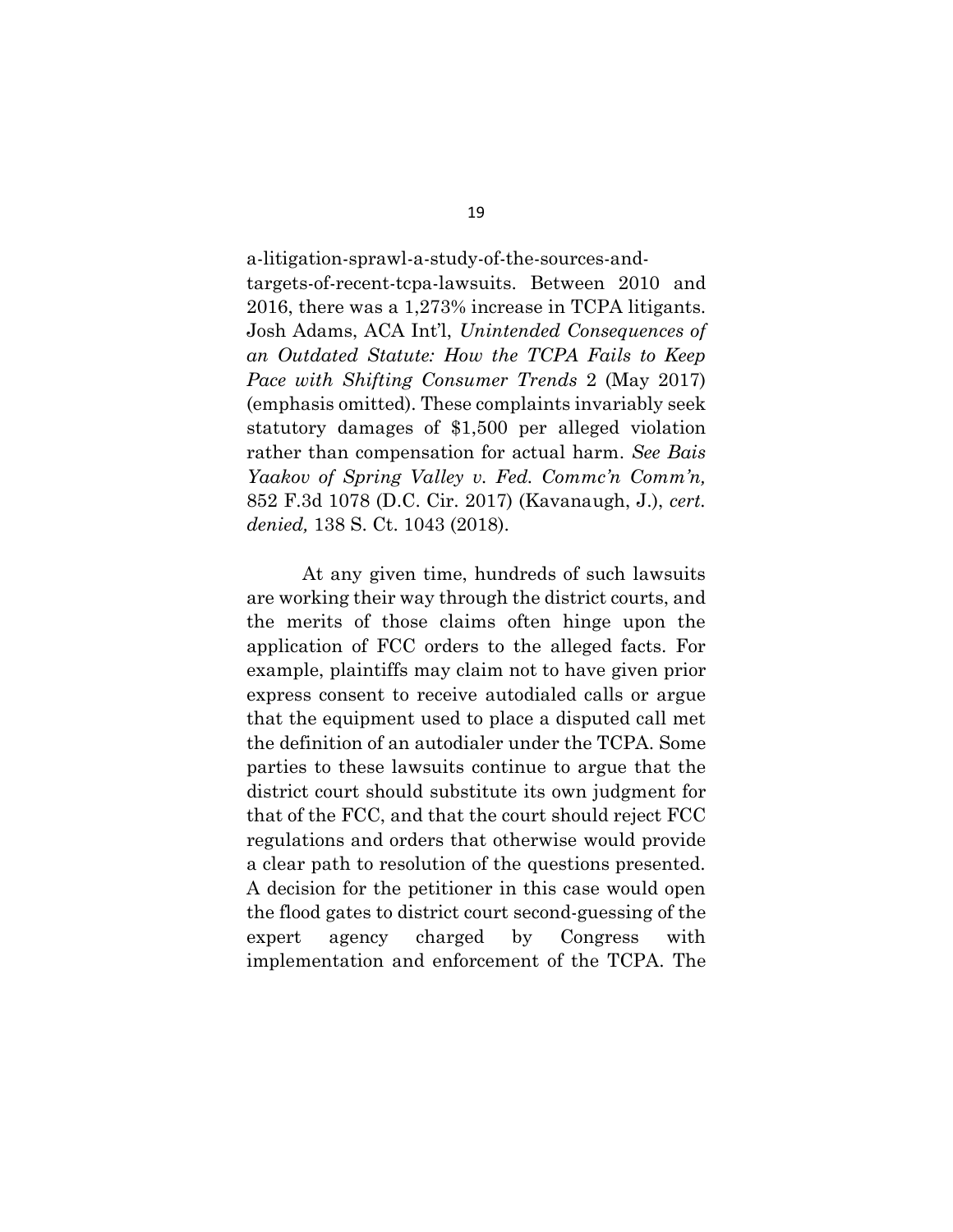inevitable result would be to harm the interests of millions of financial institution customers. Faced with the loss of stable FCC rules concerning their TCPA compliance obligations, and threatened with vexatious lawsuits based upon a patchwork of conflicting district court decisions, financial institutions might have no choice but to cease sending many of the millions of automated informational alerts that customers have come to expect.

Substitution of manual communication methods would impose extensive costs as well as degradation in customer service. For example, one large institution reports that it sent 760,788,302 automated customer text messages in 2018, and that sending those messages manually rather than by automated means would have raised the cost of those communications by an estimated \$287,577,978.

A community bank reports that communications involving 120,000 to 180,000 customer accounts would be adversely affected if automated fraud prevention messages could not be sent in reliance upon current FCC rules. Between 50% and 80% of that bank's accounts have mobile telephone numbers recorded as the customers' preferred mode of contact. The bank currently is investing in a program of text messaging to report suspicious transaction requests, according to which the bank would send a code that the customer could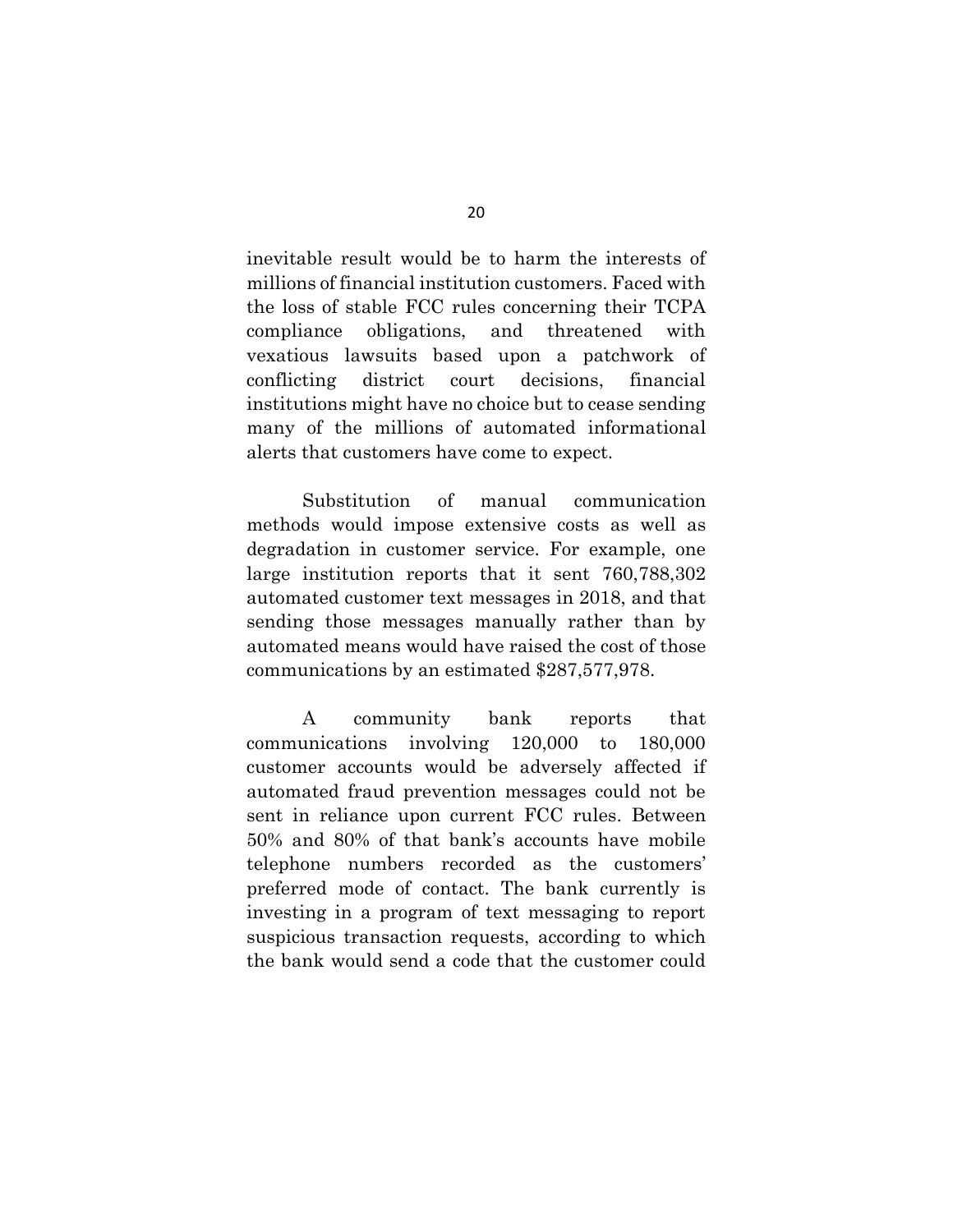return to the bank as confirmation of the request. If the bank no longer could use the customer's act of providing a mobile contact number as the basis for those messages, the program could not go forward except after a long and costly process of obtaining new consents, or by sending the texts manually at enormous cost and loss of efficiency. The bank reports that this prospect likely would require this valuable customer-protection program to be abandoned.

As these examples show, loss of the regulatory stability afforded by the Hobbs Act inevitably would raise customers' costs of banking services, and degrade or prevent valuable communications, with no offsetting customer benefit.

#### **CONCLUSION**

The Hobbs Act is an indispensable source of regulatory stability for those affected by decisions of the agencies to which it applies, and particularly for those subject to the TCPA and the implementing